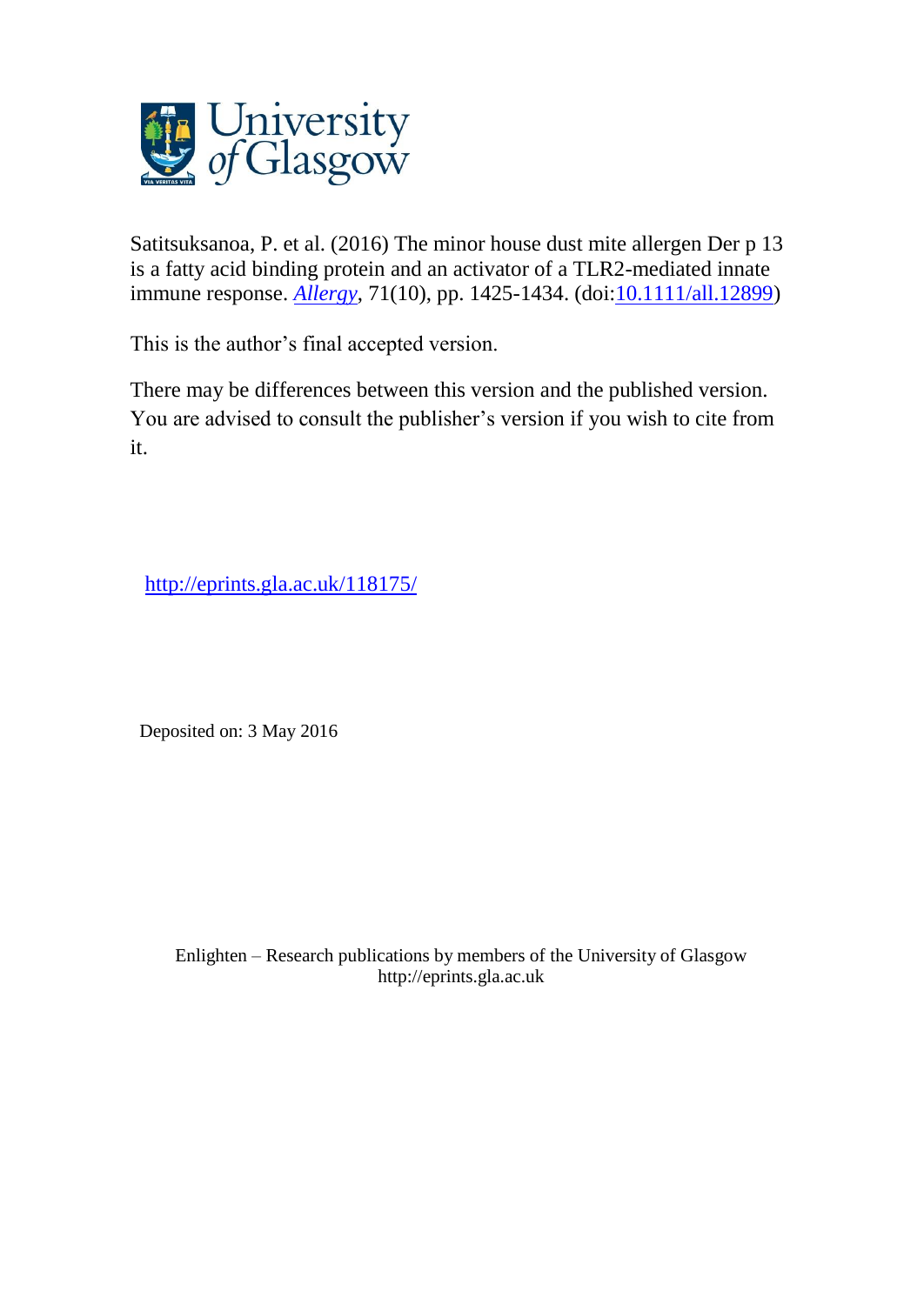**The minor house dust mite allergen Der p 13 is a fatty acid binding protein and an activator of a TLR2-mediated innate immune response** 3 Pattraporn Satitsuksanoa<sup>1</sup>, Malcolm Kennedy<sup>2</sup>, Dimitri Gilis<sup>3</sup>, Maxime Le Mignon<sup>4</sup>, 4 Narissara Suratannon<sup>5</sup>, Jongkonnee Wongpiyabovorn<sup>6</sup>, Pantipa Chatchatee<sup>5</sup>, Mukda 5 Vangveravong<sup>7</sup>, Ticha Rerkpattanapipat<sup>8</sup>, Atik Sangasapaviliya<sup>9</sup>, Surapon Piboonpocanun<sup>10</sup>, 6 Emmanuel Nony<sup>4</sup>, Kiat Ruxrungtham<sup>1</sup>, Alain Jacquet<sup>1</sup> and the Mite Allergy Research Cohort (MARC) study team 1. Division of Allergy and clinical Immunology, Department of Medicine; and Chula Vaccine Research Center (Chula VRC), Faculty of Medicine, Chulalongkorn University, Bangkok 10330, Thailand. 2. Institute of Biodiversity, Animal Health and Comparative Medicine, College of Medical, Veterinary and Life Sciences, Graham Kerr Building, University of Glasgow, Glasgow G12 8QQ, Scotland, UK. 3. BIO-Bioinfo Department, Université Libre de Bruxelles, Avenue F. Roosevelt 50 CP 165/61 1050 Brussels, Belgium 4. Stallergenes Greer, Antony 92160, France. 5. Division of Allergy and Immunology, Department of Pediatrics, Faculty of Medicine, Chulalongkorn University, Bangkok 10330, Thailand. 6. Center of Excellence in Immunology and Immune Mediated Diseases, Division of Immunology, Department of Microbiology, Faculty of Medicine, Chulalongkorn University, Bangkok 10330, Thailand. 7. Allergy, Immunology and Rheumatology Unit, Queen Sirikit National Institute of Child Health, Department of Medical Services, Ministry of Public Health, Bangkok, Thailand 10400

 8. Division of Allergy, Immunology and Rheumatology, Department of Medicine, Faculty of Medicine, Ramathibodi hospital, Mahidol University, Bangkok 10400, Thailand.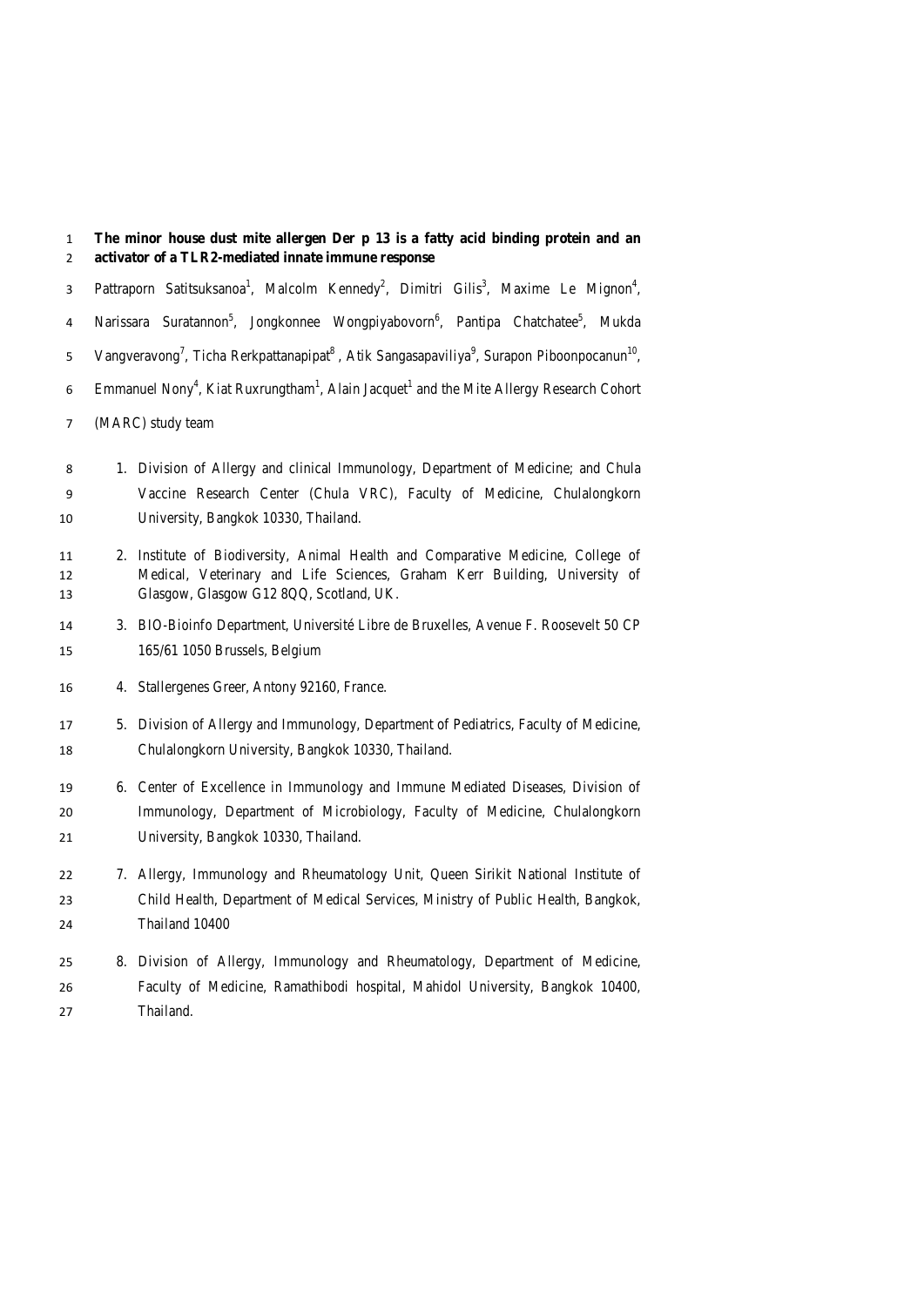| 28 |  |  |  | 9. Division of Allergy and Clinical Immunology, Department of Medicine, |  |  |
|----|--|--|--|-------------------------------------------------------------------------|--|--|
| 29 |  |  |  | Phramongkutklao Hospital, Bangkok 10400, Thailand                       |  |  |

- 10. Institute of Molecular Biosciences, Mahidol University, Nakhon Pathom 73170, Thailand.
- **Running title: Allergenic determinants of house dust mite allergen Der p 13**
- 

**Corresponding author:**

- Assoc. Prof. Dr. Alain Jacquet
- Department of Medicine, Faculty of Medicine,
- Chulalongkorn University,
- 1873 Rama IV Road, Pathumwan,
- Bangkok 10330, Thailand.
- Tel: (+66) 02 2563659
- Fax: (+66) 02 6523100
- E-mail: alain.j@chula.ac.th

- **Keywords:** Allergen, Der p 13, house dust mite, IgE reactivity, innate immunity, lipid
- binding protein, TLR2.
- Intro/Mat Met/Results/Discussion: 3385
-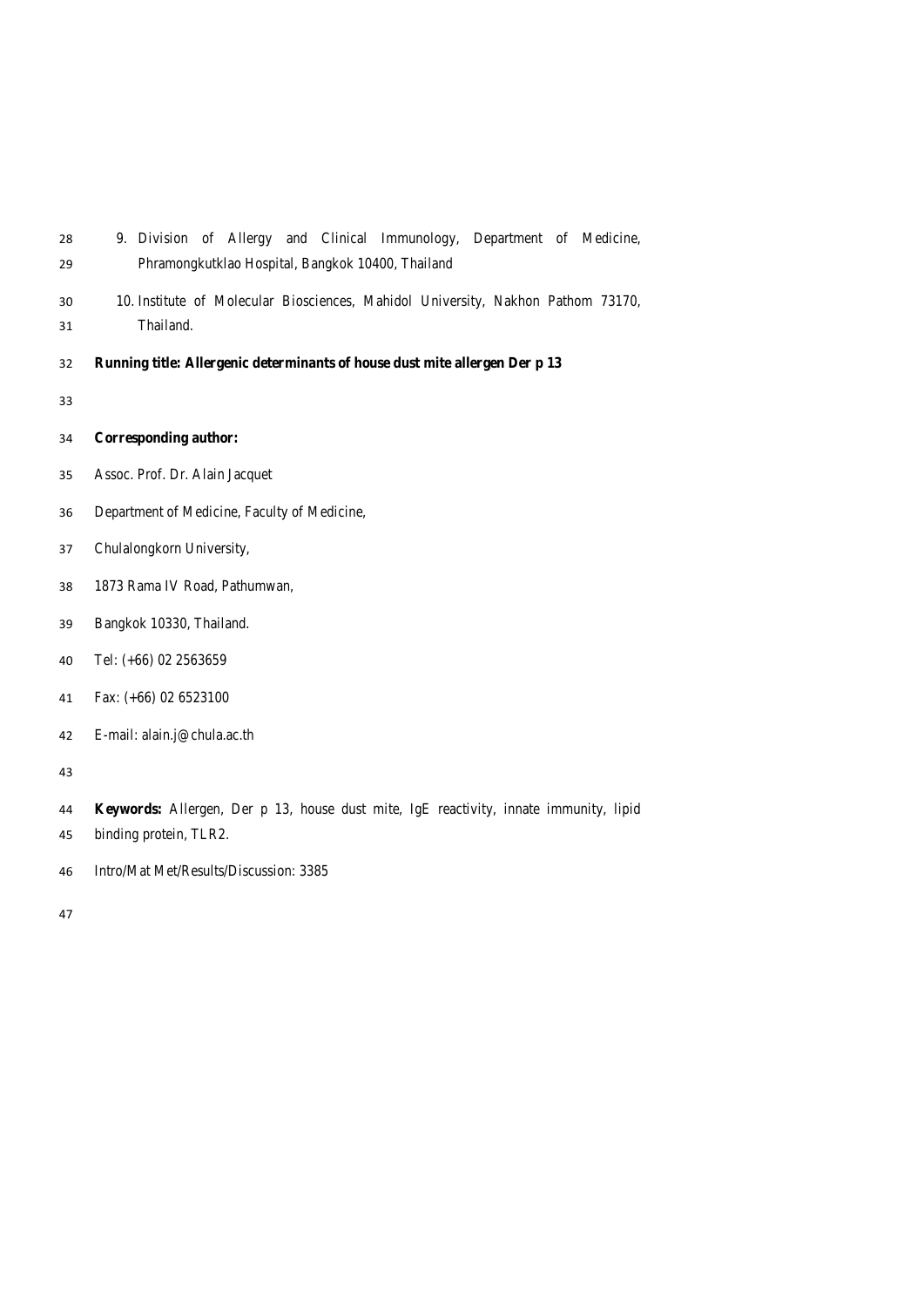**Abstract (N= 243)**

**Background:** The house dust mite (HDM*)* allergen Der p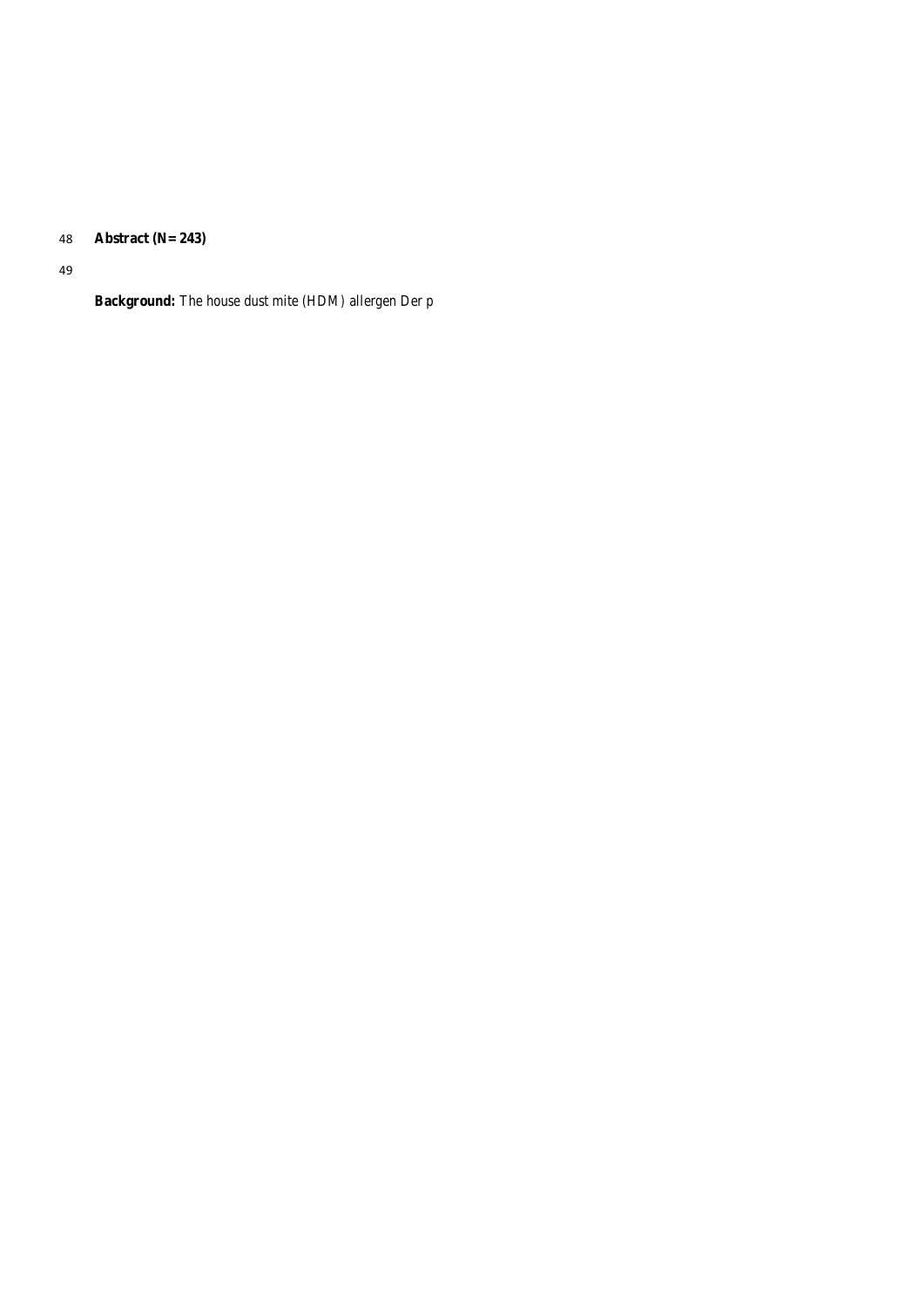#### **Introduction**

 Sensitization to house dust mites (HDM) can trigger strong allergen-induced inflammation of the skin and airway mucosa resulting in atopic dermatitis as well as allergic rhinitis and asthma (1). In the most studied HDM species, *Dermatophagoides pteronyssinus* (Der p) and *Dermatophagoides farinae* (Der f), protein allergens have been classified as being major, intermediate, or minor allergens according to their IgE binding frequencies in HDM allergic patient cohorts (2). On the basis of IgE binding frequency as a hypothetical criterion for allergenicity, allergens from groups 1 and 2 have been proposed to be significant inducers of IgE responses, unlike those in groups 4, 5, 7, 21 and 23, which are targets of low to intermediate IgE binding frequencies (3). However, a growing literature points towards a critical role for innate immune pathways in the initiation of HDM allergic responses. It has consequently been proposed that a new allergen classification is warranted, based on their propensities in activating innate responses (4). For instance, the HDM serine protease 83 allergens Der p/f 3, Der p/f 6 and Der p/f 9, despite having low IgE binding frequencies, activate innate immune cells to initiate or prolong the HDM-induced allergy pathogenesis, possibly through the protease-activated receptor 2 (PAR-2) (5).

 Lipid binding capacity is another potential allergenic determinant commonly observed in proteins triggering allergic responses, including Bet v 1-like molecules, non-specific lipid transfer proteins (nLTP), and lipid-binding lipocalins (6). Lipids may also influence the early stages of the allergic response through TLR4- and TLR2-dependent mechanisms. Several HDM allergens, Der p/f 2, Der p/f 5, Der p/f 7, Der p/f 21 have been considered to be lipid-91 binding proteins that may have allergenic potential, in cellular assays, or in-vivo experiments using TLR4 and MD2-deficient mice (7-11). Group 13 mite allergens display clear sequence similarities with cytoplasmic fatty acid binding proteins (FABPs) and consequently could also be of importance in innate immune signaling through associations with mite or microbial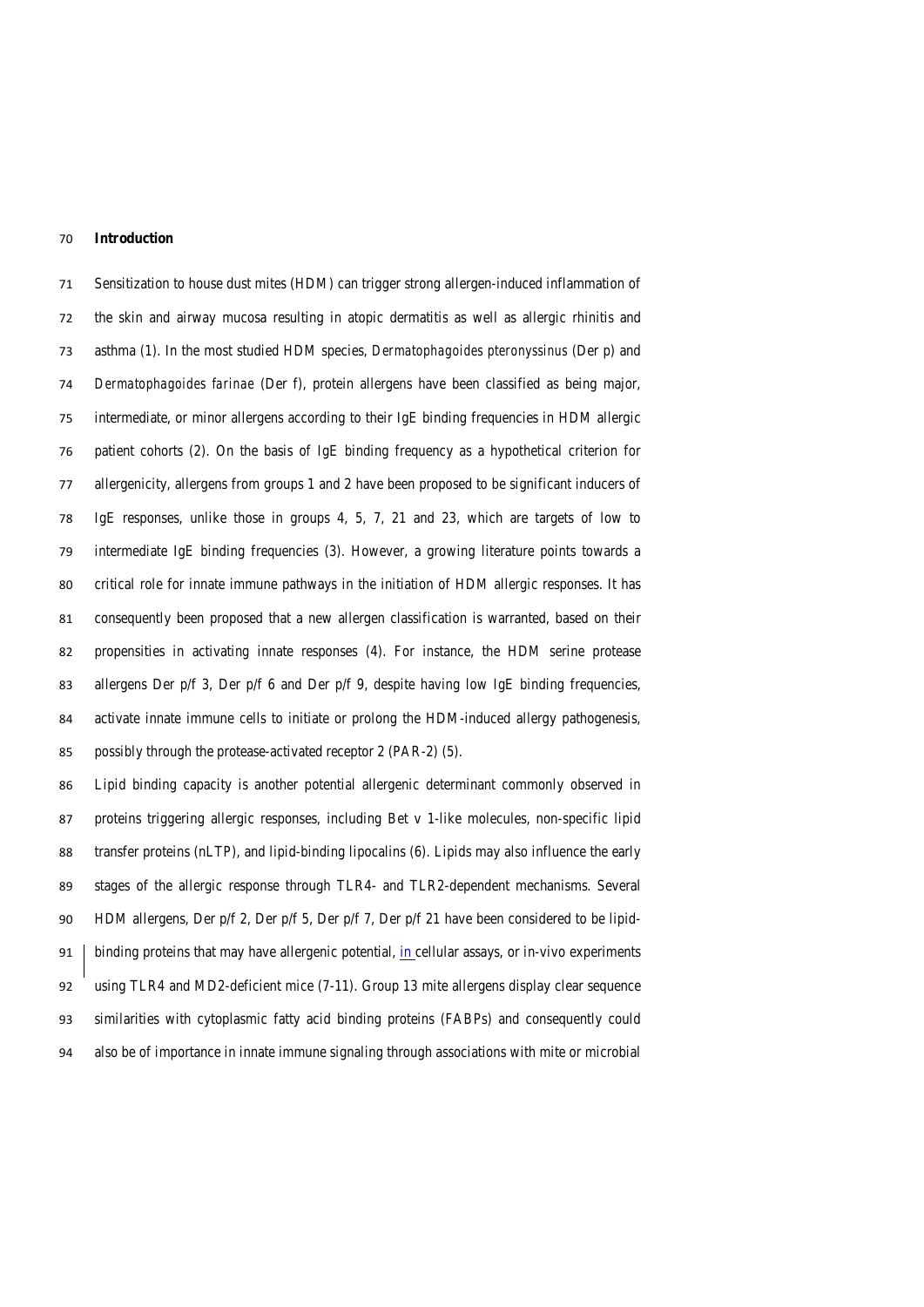lipids (2). With the exception of the *B. tropicalis* allergen Blo t 13, which has been shown to bind fatty acids (12), the capacity of other group 13 mite allergens to stimulate innate immunity through their lipid cargo remains to be assessed. The goal of the present study was to investigate a recombinant form of Der p 13 in terms of IgE reactivity, lipid binding propensity, and airway epithelial cell activation.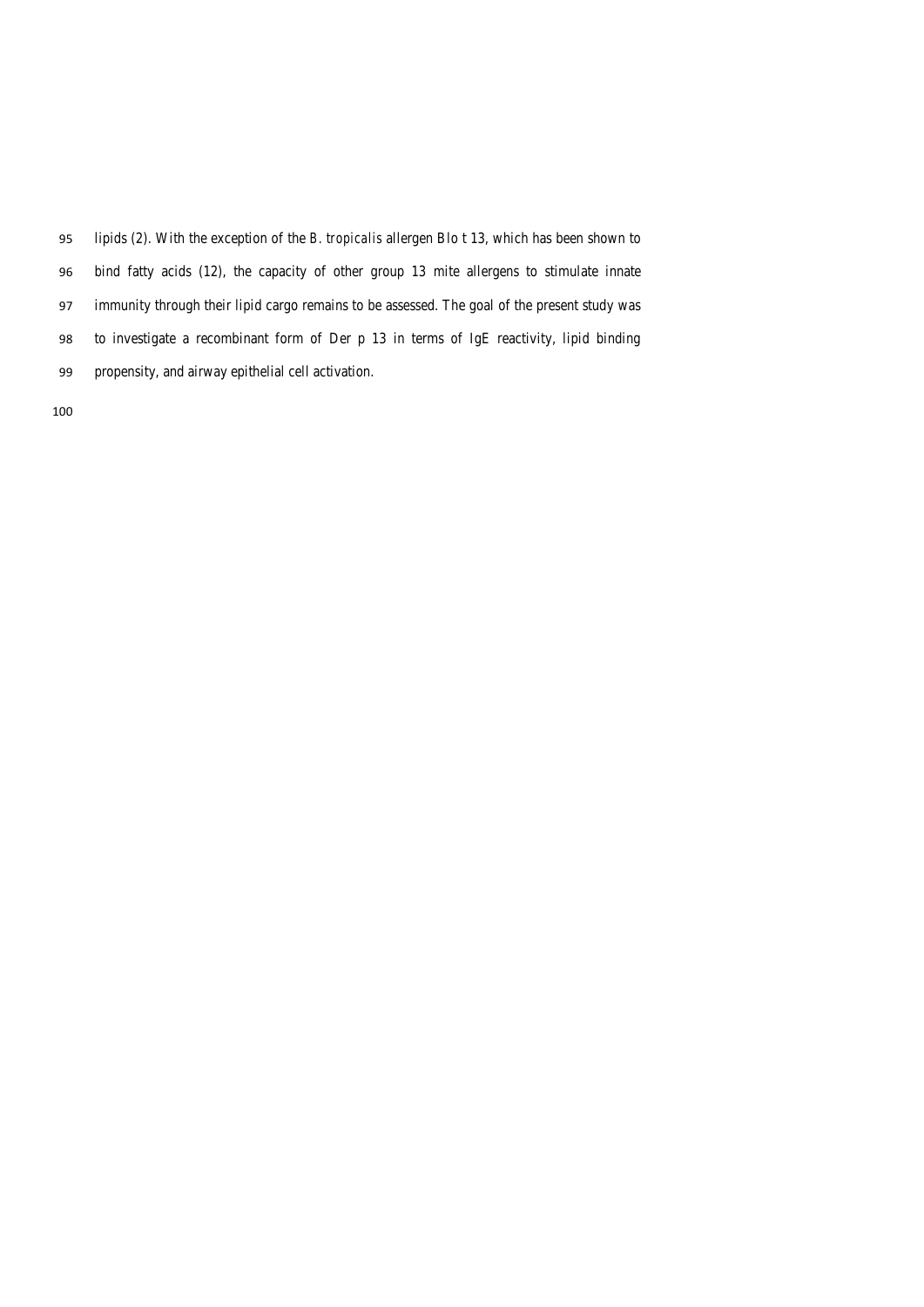# **Materials and methods**

All the methods used are described in the online supporting information of this article.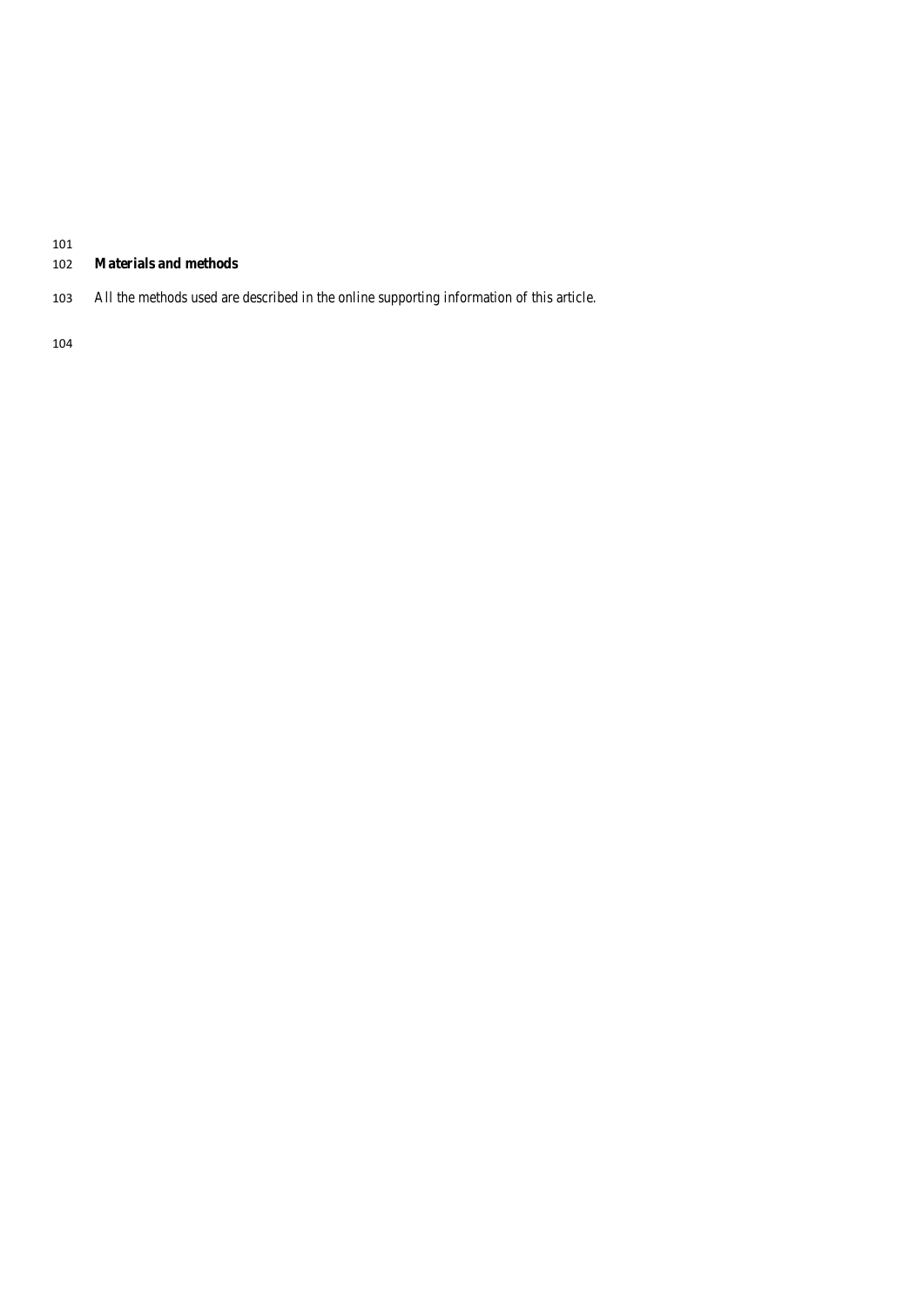**Results**

**Physico-chemical analysis of rDer p 13 and detection of natural Der p 13 (nDer p 13) in** 

**mite bodies.**

**SDS-PAGE profiles of rDer p 13 were shown to be similar under both reducing** 

**(Fig.1.A) and non-reducing conditions (data not shown) and confirmed that the product** 

**was homogeneous and displayed the expected relative mobility (Mr) around 15kDa.** 

**Dynamic light scattering (DLS) experiment confirmed that purified rDer p 13 is** 

**monomeric, with no or only trace amounts of polymers or aggregates (data not shown).** 

**NanoLC-MS analysis of the intact protein confirmed the expected mass at 15276.9 Da,** 

**corresponding to the mature Der p 13 sequence (amino acids 2-131) with four extra N-**

**terminal amino acids derived from the expression vector (Glu-Ala-Val-Ala) (Fig. 1.B)**

 Far UV circular dichroism (CD) analysis of recombinant (r)Der p 13 yielded a spectrum typical of a folded protein with ² -sheet structure predominating (Supplementary **Fig. 1.C**). Estimates of the secondary structure content using CDpro software indicated 37.5% ² -sheet, 12.5% ±-helix, 19% turns and 31% unstructured. We also confirmed by immunoblotting that mouse polyclonal antibodies to rDer p 13 react with the natural molecule present in commercially-available mite bodies but not in mite faeces (Fig. 1.**D)**, which is consistent with Der p 13 belonging to the FABP family of proteins that are usually confined to cell cytoplasm and not secreted (13).

# **IgE reactivity to rDer p 13 and basophil degranulation assays**

 Using 224 sera from HDM-allergic patients (Dpt ImmunoCap Class 3 or higher values) suffering from allergic rhinitis or asthma, the IgE reactivity to rDer p 13 was determined by sandwich ELISA and compared with the IgE binding capacity of rDer p 2. Fifteen out of 224

**residues C-terminal of the alpha mating factor signal peptide (EAVA Such incomplete signal sequence cleavage commonly occurs**  No need to have this sentence.

I suggest removing

 $Fig 1A - the test is sufficient and the per$ otherwise no extra need. **mass** 

**s**

**during recombinant protein secretion in (REF)**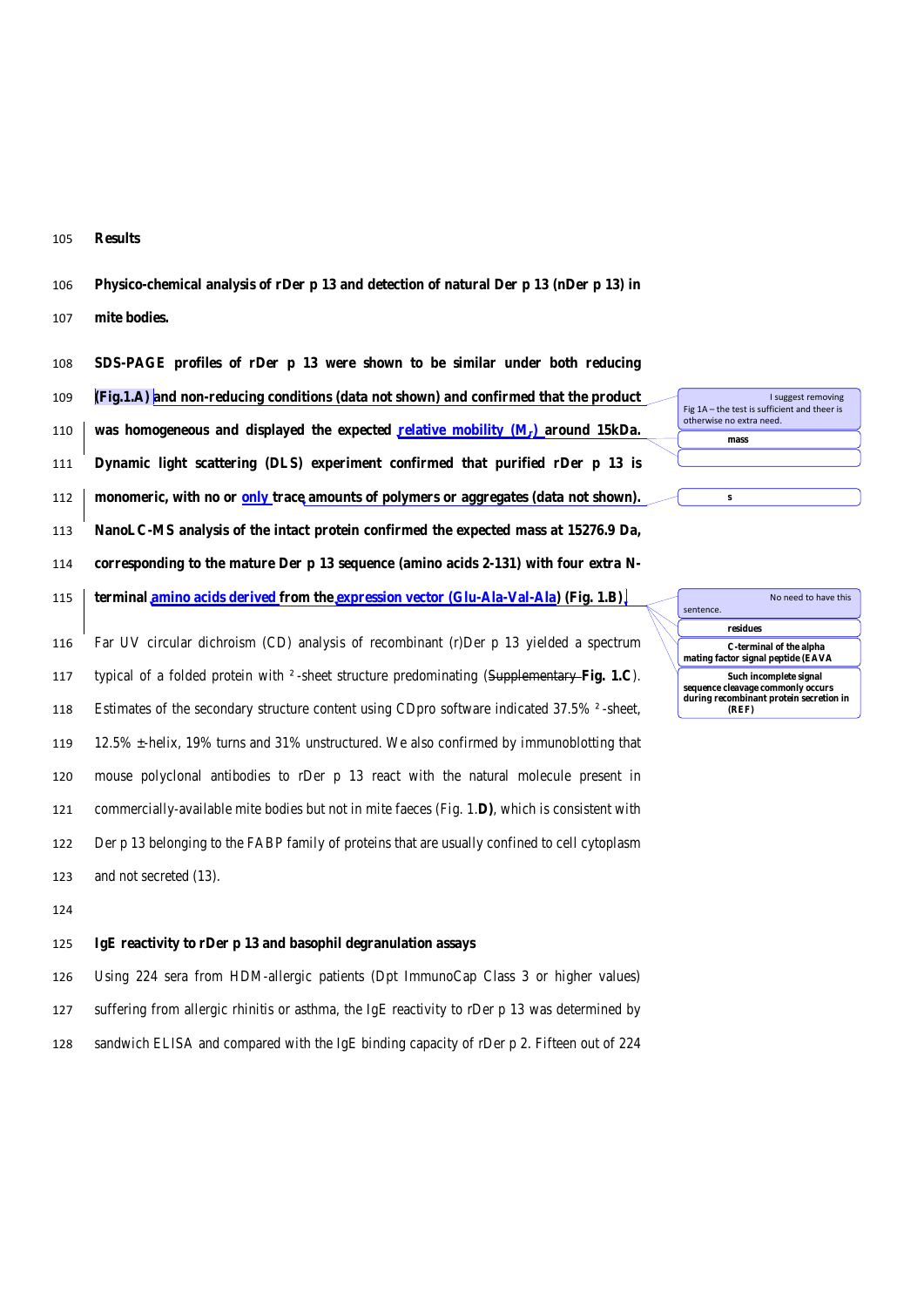| 138 | patients displayed specific IgE to rDer p 13 (7%), whereas 75% (169/224) of the same cohort            |                                   |
|-----|--------------------------------------------------------------------------------------------------------|-----------------------------------|
| 139 | exhibited specific IgE to rDer p 2. Our data therefore confirm that Der p 13 is classifiable as a      |                                   |
| 140 | minor allergen in that it is a target of IgE antibody in a low proportion of the HDM-allergic          |                                   |
| 141 | population. There remains, however, the possibility that a complex of Der p 13 and its                 |                                   |
| 142 | resident lipid from HDM could be involved in allergic sensitization to itself and other HDM            |                                   |
| 143 | allergens. We therefore investigated compared the allergen activity of rDer p 2 and rDer p             |                                   |
| 144 | 13 activity in a rat basophil degranulation assay using the RBL SX-38 cells (rat basophil              |                                   |
| 145 | leukemia cells expressing the human Fc $\mu$ RI receptor) preloaded with sera from patients            |                                   |
| 146 | sensitized to nDer p 2 or nDer p 13 (14). Regardless of the sera used, similar levels of cell          | Whatever                          |
| 147 | <u>activation, were observed (P&gt;0.5)</u> by addition of polyclonal anti-human IgE (0.1 $\mu$ g/ml), | tested<br>cross-linking $(P>0.5)$ |
| 148 | causing around 50% of the total hexosaminidase release. Cell incubation with rDer p 13                 | was achieved                      |
| 149 | triggered allergen concentration-dependent basophil degranulation following a typical bell             |                                   |
| 150 | shape curve, with a maximum reached with 0.01 $\mu g/mL$ (Fig. 2). Using the same allergen             |                                   |
| 151 | concentration, rDer $p \ 2$ triggered significantly higher levels of degranulation (P<0.05),           |                                   |
| 152 | indicating that Der p 2 exhibits more allergen activity than Der p 13.                                 |                                   |

# **Lipid binding by Der p 13**

- Lipid-binding assays were performed using different fluorophore-conjugated or intrinsically
- 156 fluorescent fatty acids (bodipy-C16, 11-([5-dimethylaminonaphthalene-1-sulfonylamino])
- undecanoic acid (DAUDA), dansyl-DL-±-aminocaprylic acid (DACA), *cis-*parinaric acid (cPnA) and dehydroergosterol (DHE)) as well as probes for apolar surfaces and binding 159 pockets (1-anilinonapthalene-8-sulfonate (ANS), bis-ANS). As shown in Fig. 3A, the DAUDA DACA ANS,
- fluorescence emission of the natural, non-conjugated fluorescent fatty acid cPnA was
- significantly enhanced when mixed with rDer p 13, indicating the entry of the fatty acid into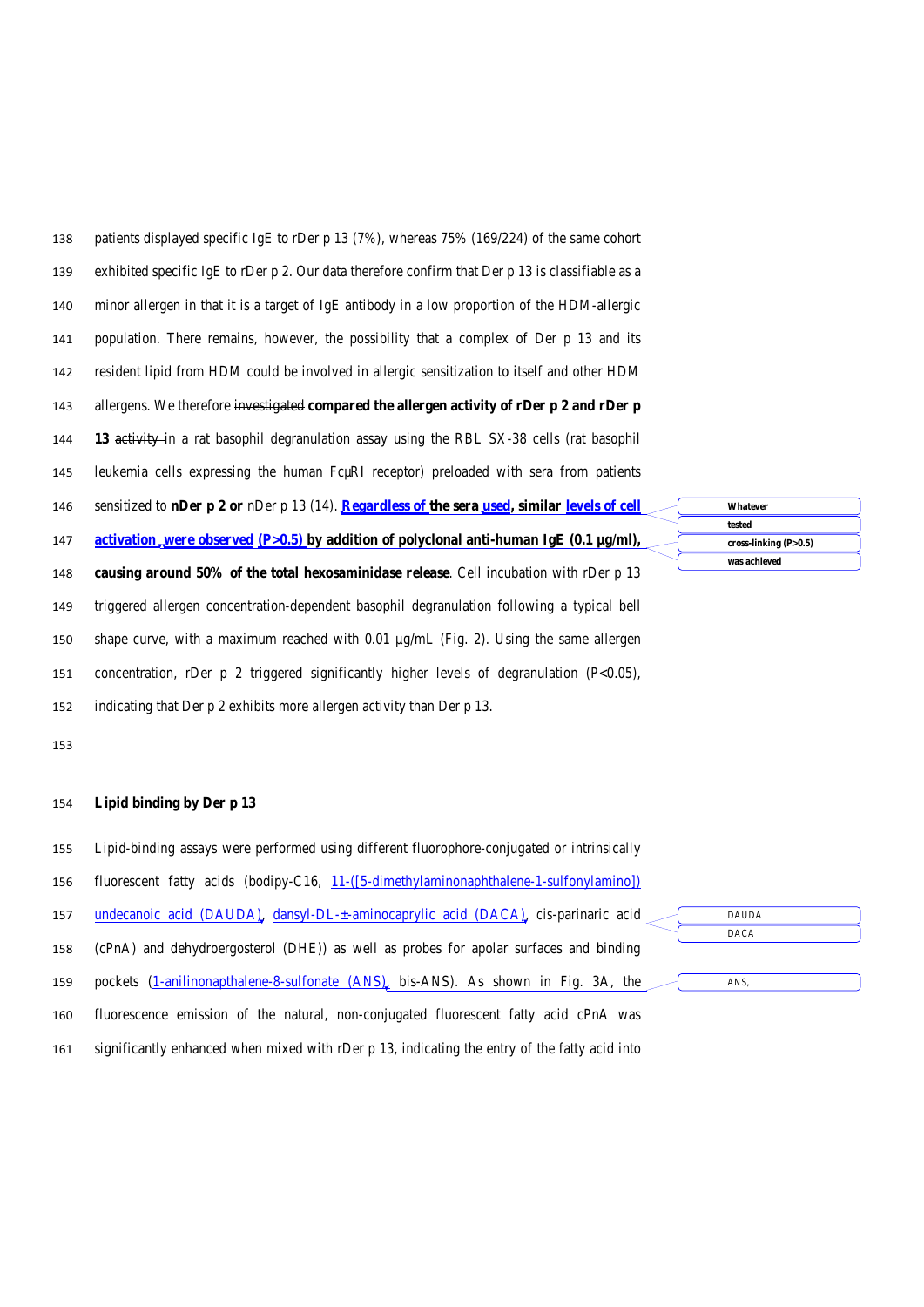| 169 | a non-polar site. No binding by the fluorophore-conjugated fatty acids bodipy-C16, DAUDA           |           |
|-----|----------------------------------------------------------------------------------------------------|-----------|
| 170 | or DACA was observed, although control experiments with a lipid-binding protein as positive        | other     |
| 171 | controls showed binding as expected (bovine serum albumin; data not shown). Interactions           | ${\bf S}$ |
| 172 | between Der p 13 and ANS were observed, but only minimally with bis-ANS. Addition of               |           |
| 173 | oleic acid to pre-formed Der p 13:cPnA complexes failed to show any significant competitive        |           |
| 174 | displacement, whereas control experiments with cPnA and a well-characterized fatty acid            |           |
| 175 | binding protein, 2-lactoglobulin, showed efficient dose-dependent competitive displacement         |           |
| 176 | (Fig. 3.B. data not shown). These results could be interpreted as meaning that lipid ligands       |           |
| 177 | bearing bulky fluorophore adducts (DAUDA, DACA and bodipy-C16) or molecules of                     |           |
| 178 | relatively large diameters (bis-ANS) are excluded from Der p 13's binding site. The                |           |
| 179 | enhancement of cPnA's fluorescence emission when mixed with Der p 13 is indicative of              |           |
| 180 | entry to a binding pocket removed from polar solvent water. The relatively poor displacement       |           |
| 181 | of cPnA by oleic acid from that binding site is indicative of Der p 13's affinity for fatty acids, |           |
| 182 | but selectively so. Fluorescence titration experiments showed that binding of cPNA to rDer p       |           |
| 183 | 13 was saturable with a dissociation constant $K_d$ of 0.4 $\mu$ M, which is typical of a lipid    | indeed    |
| 184 | transporter protein $(12)$ , and with an apparent stoichiometry consistent with a 1:1 binding      |           |
| 185 | (Fig.3.C B).                                                                                       |           |
| 186 | Modeling of the Der p 13 tertiary structure and its complex with cPNA                              |           |
| 187 | The analysis of the empirical structure of Der f 13 has previously shown that it, in common        |           |
| 188 | with other family 13 members, shares close structural similarities to cytoplasmic FABPs $(15)$ .   | with      |
| 189 | FABPs adopt an apo form in the absence of ligand, lipid binding then inducing detectable           |           |
| 190 | conformational changes. In human muscle FABP, the main difference between $\mu$ and holo           | both      |
| 191 | forms is the orientation of residue Phe57 (16), and other slight changes in the portal residues    | the       |
| 192 | of the binding cavity involving Val25, Thr29, Lys58, Ala75 and Asp76. Interestingly, all           | $\rm e$   |
| 193 | these residues are conserved in Der p 13, with the exception of position 29, where there is a      |           |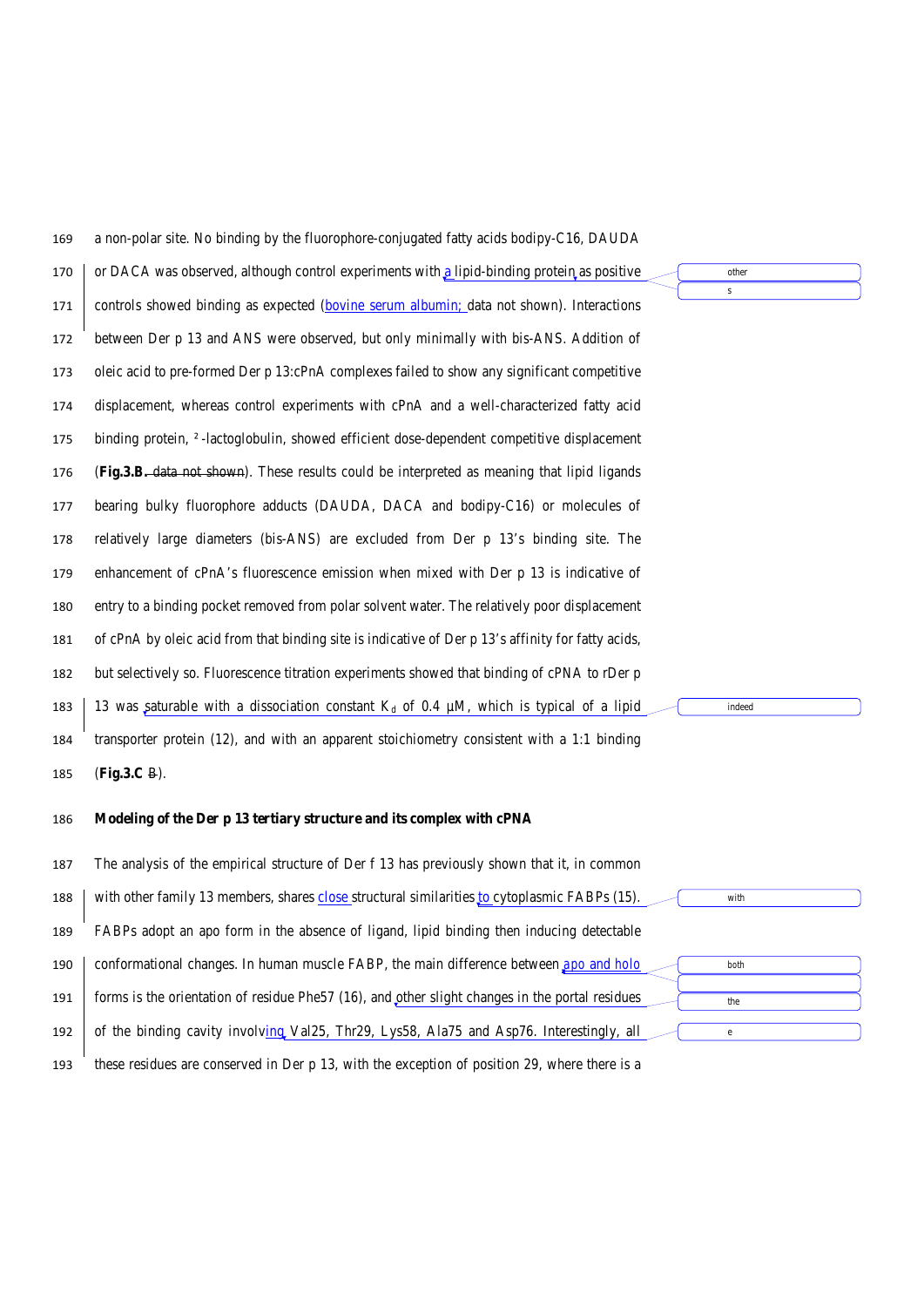| 201 | Val. MODELLER 9.14 software (salilab.org) was used to predict the 3D structure of an <i>apo</i>             |
|-----|-------------------------------------------------------------------------------------------------------------|
| 202 | form of Der p 13 based on the NMR structure of Der f 13 (PDB code 2A0A) (15) and of a                       |
| 203 | holo form using as template the structure of myelin P2 protein in complex with ligand (PDB                  |
| 204 | code 1YIV) (17) (Fig. 4.A and 4.B, respectively). Comparison of Figs. 4.A and 4.B shows an                  |
| 205 | opening of the region around residue Phe57 in the model of the <i>holo</i> form. A central cavity           |
| 206 | that could accommodate an apolar ligand such as a fatty acid is present in both models, with                |
| 207 | an estimated volume of 590 $\AA$ <sup>3</sup> by CASTp (18). To investigate whether the highly conjugated   |
| 208 | fatty acid cPNA could theroretically interact with the hydrophobic pocket of Der p 13, the                  |
| 209 | protein-lipid docking with both models was simulated using the AutodockVina software. The                   |
| 210 | results show that cPNA cannot enter the cavity of the Der p 13 apo model in which the portal                |
| 211 | is obscured by Phe57, but could be ligated to the exterior surface of a small cavity which                  |
| 212 | represents the portal of entry to the hydrophobic pocket. The computed Gibbs free energy of                 |
| 213 | binding of cPNA at the protein surface is -5.2 kcal/mol, which corresponds to a binding                     |
| 214 | affinity (K <sub>dissociation</sub> ) of about 250 µM, which is weak for a protein:ligand interaction. This |
| 215 | inaccessibility of the fatty acid to the internal cavity is a consequence of the conformation               |
| 216 | change of the Phe57 residue in the static template apoFABP (16), which is probably not                      |
| 217 | realistic. Assuming a similar mechanism in Der p 13, we docked cPNA in the model of the                     |
| 218 | holo form, in which Phe57 is angled away from the presumed portal, obtaining a complex in                   |
| 219 | which cPNA docks readily into the predicted hydrophobic pocket (Fig. 4.C). The computed                     |
| 220 | Gibbs free energy in this case was $-6.7$ kcal/mol, which brings the theoretical $K_{dissociation}$ to      |
| 221 | about 12 $\mu$ M. This value is closer to, but still weaker, than the value obtained from the               |
| 222 | empirical protein:cPnA titration analysis (see above). This suggests that cPNA binds                        |
| 223 | preferentially in the cavity rather than at the surface of Der p 13, as expected in other FABPs             |
| 224 | (19, 20), and is consistent with the spectrofluorometric finding that cPnA's fluorescence                   |

Fatty acids bound to<br>FABPs usually orientate so that the<br>carboxylates are positioned inside the<br>cavity, tethered by amino acid side chains<br>such as Arg and Tyr (through a water<br>bridge) – does this apply in the docking<br>simul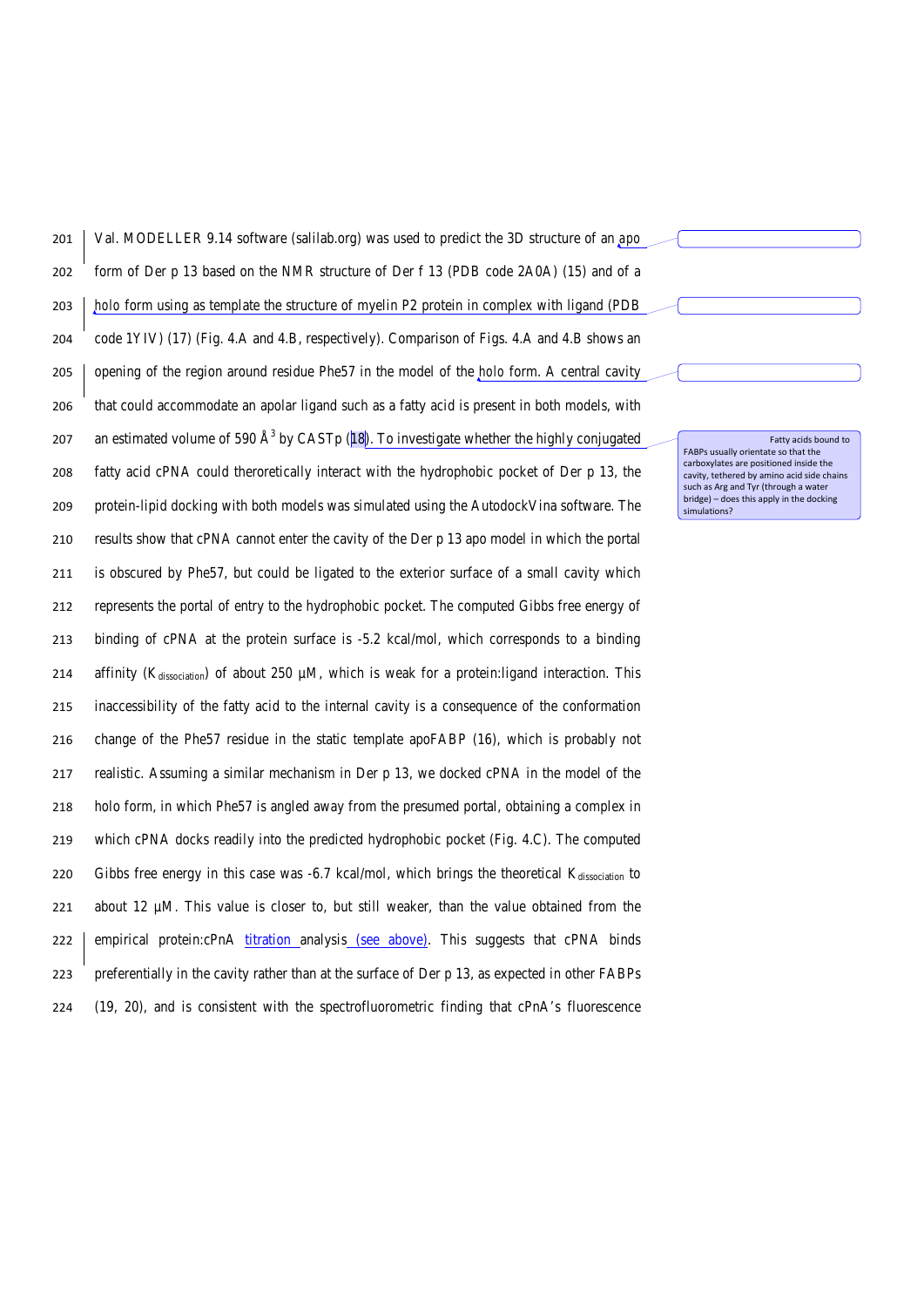emission is enhanced to a degree expected for its removal from solvent water into an apolar

protein environment.

#### **Der p 13 activates airway epithelial cells through TLR2**

 To investigate whether Der p 13 could activate the airway epithelium through proinflammatory cytokine induction, human bronchial epithelial BEAS-2B cells were incubated with different rDer p 13 concentrations **under serum-free conditions**, followed by measurement of IL-8 and GM-CSF levels in culture supernatants. As a positive control, 233 cells were stimulated with the Pam<sub>3</sub>Cys<sub>4</sub> TLR2 ligand. When compared with the control medium, rDer p 13 elicited the production of IL-8 and GM-CSF in a concentration-dependent manner (Fig. 5.A and B). Supernatants from methanol-induced wild-type KM71 cells that 236 had been treated as for the rDer p 13 purification protocol did not stimulate the release of 237 these cytokines, thereby assuring that the allergen-induced IL-8/GM-CSF expression was not due to trace contaminants in the protein preparation. Given the propensity of Der p 13 to transport specific lipids, we hypothesized that the Der p 13-induced cytokine release might be mediated by TLR2, this receptor being activated by microbial lipoprotein/lipid ligands (21). As shown in Fig. 5C, preincubation of cells with blocking anti-human TLR2 mAb drastically reduced the Der p 13-induced IL-8 secretion from BEAS-2B cells. This TLR2 dependence was not replicated by the isotype control antibody. **To confirm the specificity of such TLR2 activation, similar assays were performed with purified recombinant allergens rProDer p 1 (REF) and rDer p 23 (REF), two proteins produced in that have known lipid binding activities. Under the same experimental conditions, rProDer p 1 was unable to stimulate the production of IL-8 (data not shown) whereas rDer p 23-induced cytokine production was TLR2-independent (Fig.5.C).** production **, with no described**

?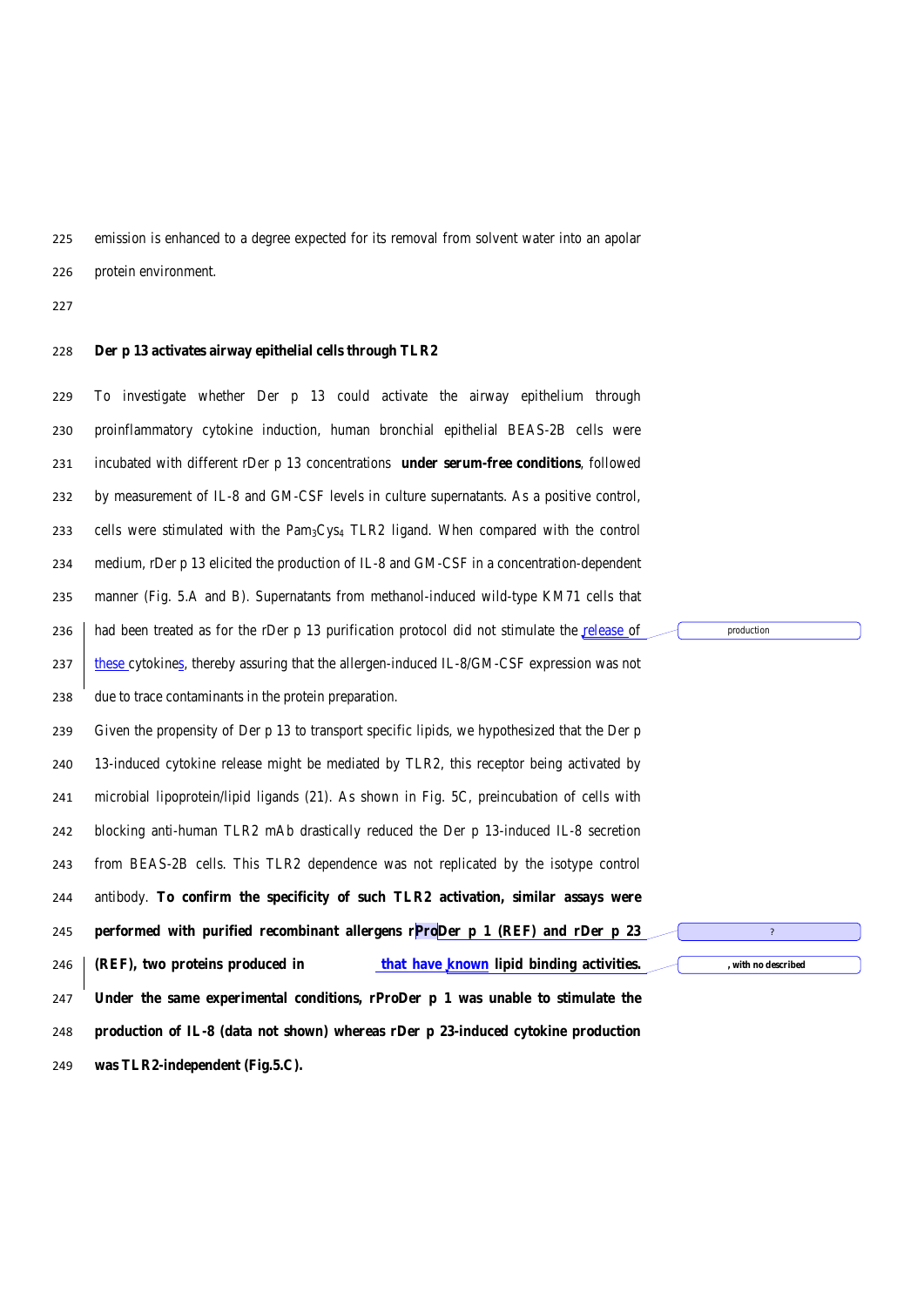Given that TLR2 engages with the MyD88 adaptor protein (22), the involvement of MyD88 in the rDer p 13-induced cell activation was also investigated using a dominant negative MyD88 expression plasmid (DN-MyD88) to down-regulate MyD88 activity. Treatment of BEAS-2B cells transfected with DN-MyD88 drastically reduced IL-8 secretion (Fig.5.D), but no effect was observed with the control plasmid.

 Since NF-º B and MAP kinases are known to contribute to cytokine production in stimulated airway epithelium (23), we next examined the role of ERK, p38 and JNK and NF-kB activation on the production of IL-8 from BEAS-2B cells in response to rDer p 13, by using specific pharmacological inhibitors. The blockade of MAPK pathways through cell pretreatments with U0126 (MEK1/2 inhibitor), SB203580 (p38 MAPK inhibitor) or SP600125 (JNK inhibitor), respectively, reduced the IL-8 up-regulation caused by rDer p 13 (Fig. 5E). Similar reduction of IL-8 release was observed with IkB-± phosphorylation BAY- 11-7082 and proteasome MG132 inhibitors (Fig.5.E), suggesting that the three MAPK signaling cascades and NF- B were essential for the IL-8 production by rDer p 13-stimulated BEAS-2B cells. **The observed inhibition of rDer p 13-induced IL-8 expression did not result from cytotoxicity of these inhibitors because the total number of cells and cell viability at the end of culture period for each experiment were similar among all culture conditions (data not shown).**

**as** 

 Finally, to investigate the potential involvement in rDer p 13-induced cell activation of lipid present in the allergen's apolar pocket, we measured the IL-8 production when BEAS2-B cells were treated with rDer p 13 that had been extensively digested with trypsin. Treatment with trypsin at 37°C for 1h (rDer p 13:trypsin ratio 20:1) degraded the recombinant allergen (Fig.5.F). Strikingly, such rDer p 13 hydrolyzate was shown to retain its capacity to trigger the IL-8 release in BEAS-2B cells (Fig.5.G). The cytokine production was not due to the presence of trypsin because digested Der p 13 was treated prior to cell exposure with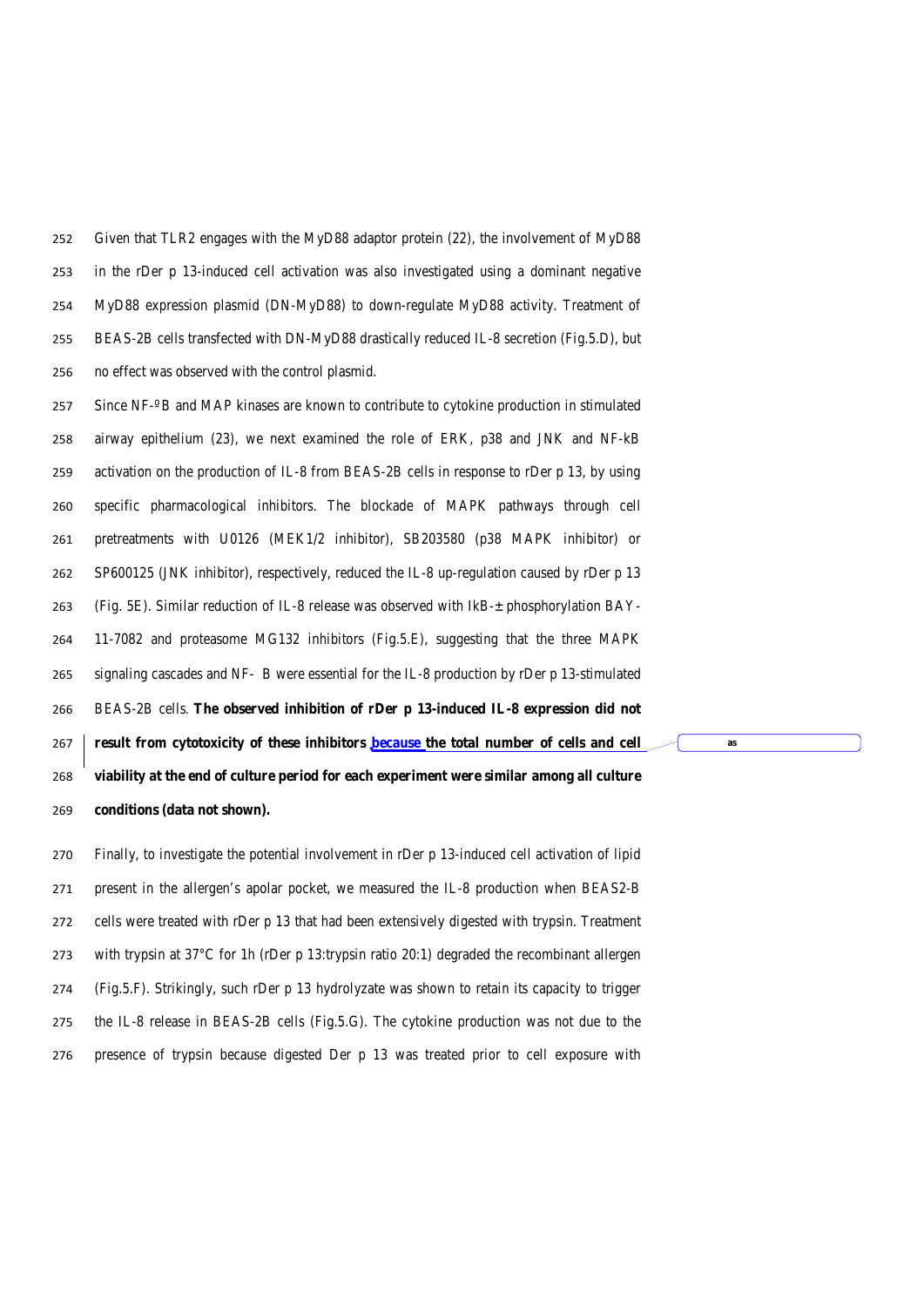| 278 | immobilized benzamidine, a matrix that traps and depletes this protease. The efficacy of               |
|-----|--------------------------------------------------------------------------------------------------------|
| 279 | trypsin removal was confirmed by the absence of cell activation with trypsin preincubated              |
| 280 | with the benzamidine matrix. These results suggest that a the lipidic ligand $of$ yeast origin<br>from |
| 281 | and transported by $\frac{1}{2}$ m-Der p 13 may be influential in the allergen's effect on the airway  |
| 282 | epithelial cells.                                                                                      |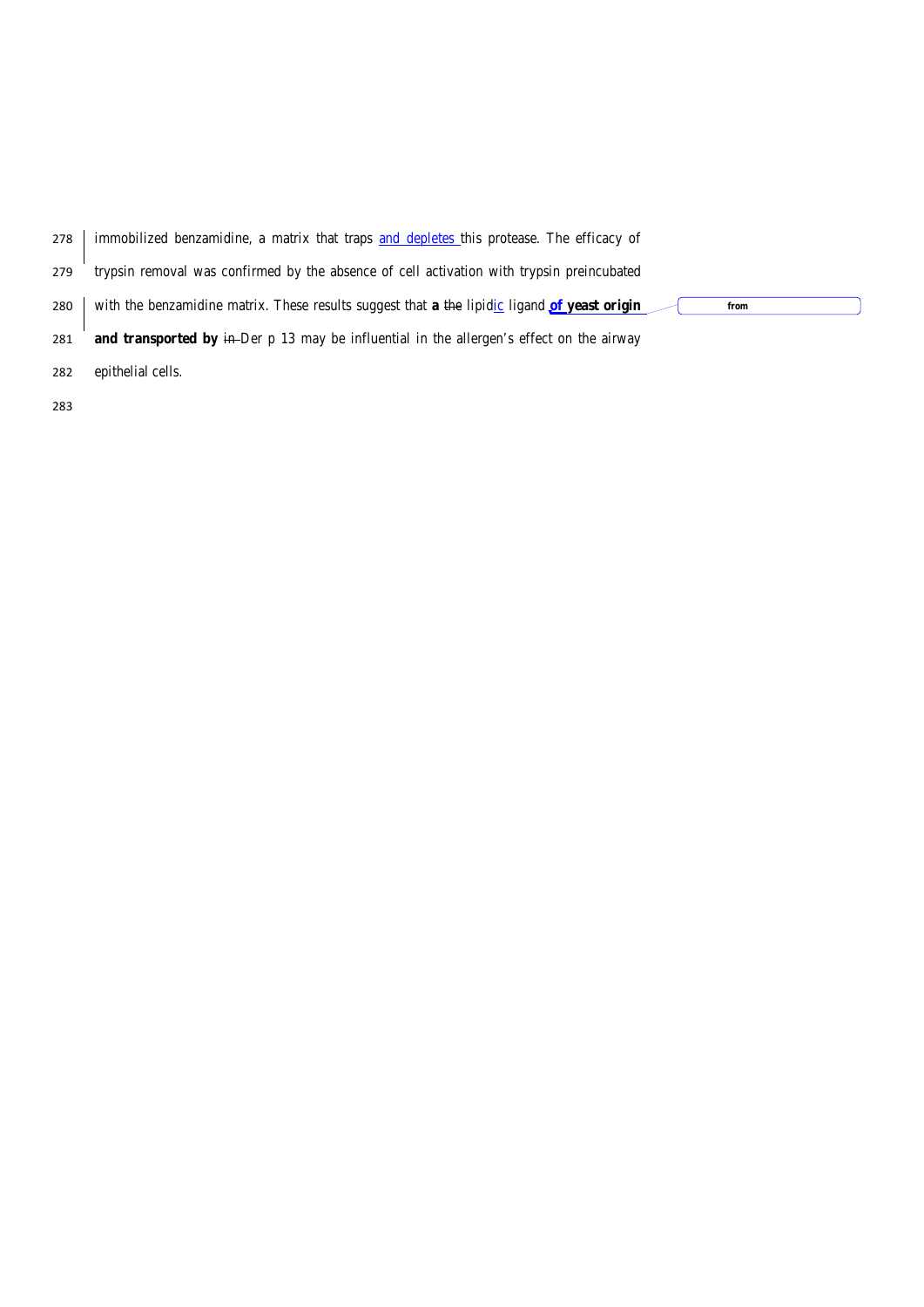# **Discussion**

| 286<br>287 | We previously demonstrated that the HDM allergens Der $p$ 2 and Der $p$ 23 triggered allergic                            |
|------------|--------------------------------------------------------------------------------------------------------------------------|
| 288        | sensitization in a large percentage of Thai HDM-allergic patients with frequencies similar to                            |
| 289        | those measured in western countries (24). To determine whether the level of sensitization to<br>$\bf S$                  |
| 290        | minor HDM allergens were similar among Thai and western populations, the present study                                   |
| 291        | focused on Der p 13, a member of group 13 mite allergens that has been poorly investigated<br>which                      |
| 292        | to date. To our knowledge, only one publication partially described the production of                                    |
| 293        | rDer p 13 in bacteria and, moreover, the characterization was restricted to its IgE                                      |
| 294        | reactivity (REF). Studies that surveyed IgE reactivities to Recombinant group 13 mite                                    |
| 295        | allergens, including rBlo t 13, rTyr p 13, rAca s 13, rLep d 13 and rDer p 13 produced in $E$ .                          |
| 296        | coli, demonstrated that they typically were shown to display a low prevalence of                                         |
| 297        | sensitization in the HDM allergic population $(25-29)$ . IgE binding frequencies against Der p                           |
| 298        | 13, Blo t 13, Tyr p 13, Lep d 13 and Aca s 13 reached 6%, 7-11%, 6%, 13% and 23%,                                        |
| 299        | respectively. Because these data were generated using recombinant allergens produced in E.                               |
| 300        | coli, some of which were expressed as inclusion bodies, there is a possibility of                                        |
| 301        | underrepresentation because of inappropriate folding. Assessments of recombinant allergen                                |
| 302        | folding are rarely performed, with the exception of the characterization of the Blo t 13                                 |
| 303        | secondary structure (12) and the elucidation of the Der f 13 structure by NMR (15).                                      |
| 304        | We produced Der p 13 in P. pastoris as a secreted protein, and CD analysis indicated that it<br>the                      |
| 305        | exhibits secondary structure content typical of members of the FABP family. Using this<br>protein                        |
| 306        | a<br>recombinant allergen we found that, while the IgE binding frequency of rDer p 2 reached<br>comparable to the one of |
| 307        | 75% (169/224 patients), reactivity to rDer p 13 was only 7% (15/224 patients) in this thai                               |
| 308        | HDM allergic population but reached around 20% in HDM allergic patients living in                                        |
| 309        | other areas (REF). Such low frequency of reactivity to Der p 13, as with other members of<br>various                     |
|            |                                                                                                                          |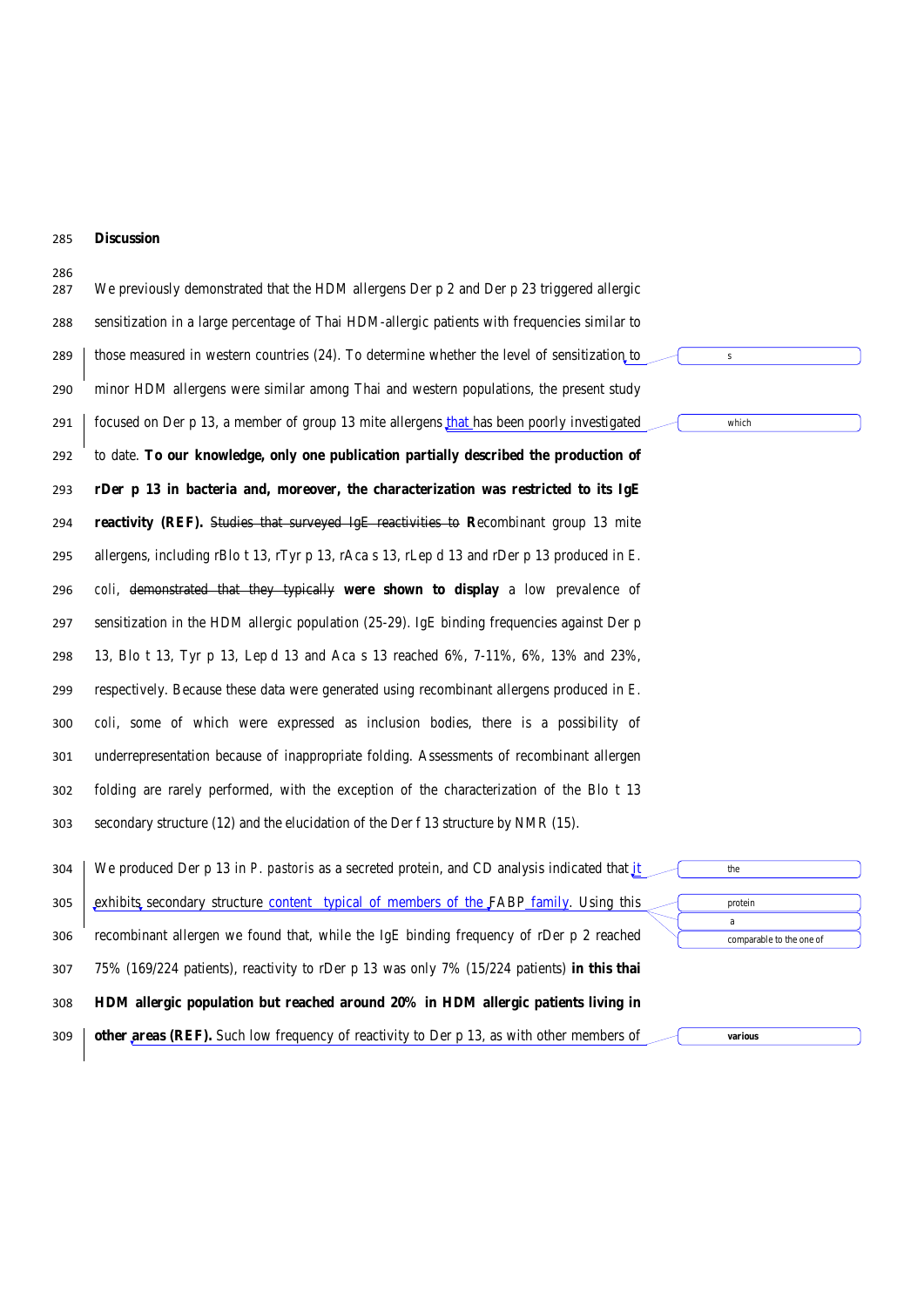| 317 | group 13 mite allergens $(25-29)$ , may be due to the fact that cytoplasmic FABP allergens are      |                                                                                                           |
|-----|-----------------------------------------------------------------------------------------------------|-----------------------------------------------------------------------------------------------------------|
| 318 | restricted to mite bodies and not present in the faeces (3). Whereas fragmented mite body           | This references looks<br>incomplete.                                                                      |
| 319 | parts together with fecal pellets represent the main allergenic source, the deep penetration of     |                                                                                                           |
| 320 | particles with allergen cargo into the lung must be size-dependent (30). Consequently, the          |                                                                                                           |
| 321 | HDM allergens transported within mite fecal pellets $(10 \mu m)$ average diameter) should trigger   |                                                                                                           |
| 322 | airway inflammation more readily than mite body parts. To support this hypothesis, it has           |                                                                                                           |
| 323 | recently been demonstrated that HDM allergens detectable only in mite bodies display weak           | recently                                                                                                  |
| 324 | IgE reactivity in sensitized population with respiratory symptoms, but represent major              |                                                                                                           |
| 325 | allergens in patients suffering from atopic dermatitis (31). The HDM allergics in our cohort        |                                                                                                           |
| 326 | suffered only from allergic rhinitis or asthma, so it would be interesting to determine whether     |                                                                                                           |
| 327 | HDM allergics with atopic dermatitis have similar or higher rates of IgE to Der p 13.               |                                                                                                           |
|     | It is <i>widely</i> accepted that HDM allergies may be initiated through activation of innate       | well                                                                                                      |
| 328 |                                                                                                     |                                                                                                           |
| 329 | immunity (4), such that any mite component capable of stimulating innate immune signaling           |                                                                                                           |
| 330 | could be influential. Pertinent to the role of specific lipids in immune activation, we             |                                                                                                           |
| 331 | demonstrated, using environment-sensitive fluorescent lipid probes, that rDer p 13 binds fatty      | evidenced                                                                                                 |
| 332 | acids and that the protein's binding to hydrophobic ligands is selective. Indeed, although          |                                                                                                           |
| 333 | Der p 13 and Blo t 13 share $80\%$ amino acid sequence <i>dentity</i> and display similar $K_d$     | 'homology' is a<br>frequently used but erroneous term here.                                               |
| 334 | values for cPNA (0.4 $10^{-6}$ -M versus 1.31 $10^{-6}$ M, respectively), displacement of cPNA      | homologies                                                                                                |
|     |                                                                                                     | the same range of                                                                                         |
| 335 | with oleic acid was ineffective for Der $p\ 13$ , unlike with Blo t 13 (ref.). This may             | quite                                                                                                     |
| 336 | therefore mean that, despite their sequence and structural similarities, the precise                | The tighter binding observed<br>with cPNA could suggest that this highly<br>conjugated fatty acid is more |
| 337 | binding propensities of the two proteins differ.                                                    | representative of the Der p 13 natural<br>ligand.                                                         |
|     |                                                                                                     |                                                                                                           |
| 338 | Computer-based docking experiments performed with two different models of Der p 13 (one             |                                                                                                           |
| 339 | based on the <i>apo</i> form of Der f 13, (15) the other based on the <i>holo</i> form of myelin P2 |                                                                                                           |
| 340 | protein, (17)) with the lipid ligand cPnA known to bind to the protein, predicted that the          |                                                                                                           |

accessibility of the hydrophobic pocket could be controlled by the side chain orientation of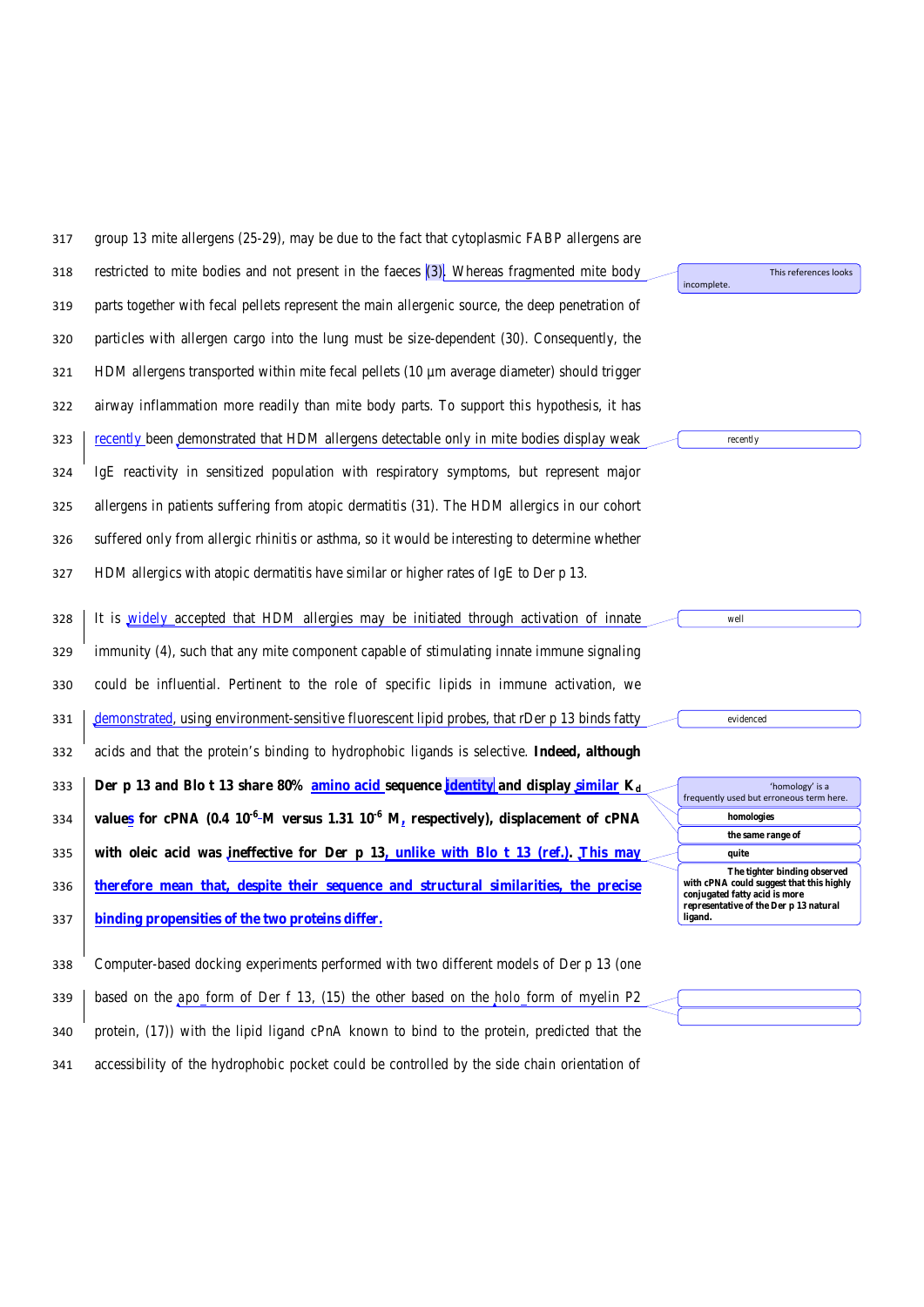Phe57. This residue is located immediately beside the portal of entry to the binding pocket of some FABPs (16). A similarly-positioned side chain is found in several FABPs (32), where it is speculated to regulate the entry of ligand to the proteins' binding pockets (20). The identification of the lipid ligand(s) naturally present in the Der p 13 hydrophobic pocket remains to be determined. Der p 13, like all FABPs other than those of nematodes (33), lacks a leader sequence, and is therefore probably confined to the cytosol of mite cells. The lipids it may present are therefore likely to be cytoplasmic lipids, though we cannot exclude the possibility that Der p 13 transports lipid ligands from endosymbiotic bacteria or microbes in house dust.

 Based on the finding that Der p 13 binds fatty acids, we hypothesized that this allergen could activate TLR2 signaling in airway epithelium. This pathogen-associated molecular pattern receptor forms a heterodimer with either TLR1 or TLR6 and interacts with lipids/fatty acids or lipoprotein (34). The activation of TLR4 in combination with MD2 and CD14 (another 366 receptor recognizing microbial lipidic ligands) by Der p 13 was not evaluated because the BEAS-2B airway epithelial cells were found to be hyporesponsive to the LPS needed as a positive control (data not shown). Indeed, such cells were shown to express MD2 poorly whereas intracellular localization of TLR4 is nevertheless apparent (35).

capable to r e for

poorly

 To determine whether rDer p 13 enhances innate responses through TLR2, proinflammatory cytokine production was measured from stimulated BEAS 2B. We focused on both IL-8 and GM-CSF secretion because these cytokines are important chemoattractants and activators for immune cells such as neutrophils, basophils, eosinophils and dendritic cells (36). Our results showed that rDer p 13 stimulated the production of IL-8 and GM-CSF by airway epithelial cells in a time- and concentration-dependent manner. Through a combination of blocking antibodies, specific inhibitors, and depletion of MyD88, we found that Der p 13 triggers airway epithelial cell activation through TLR2-MyD88-NF- B and MAPK-dependent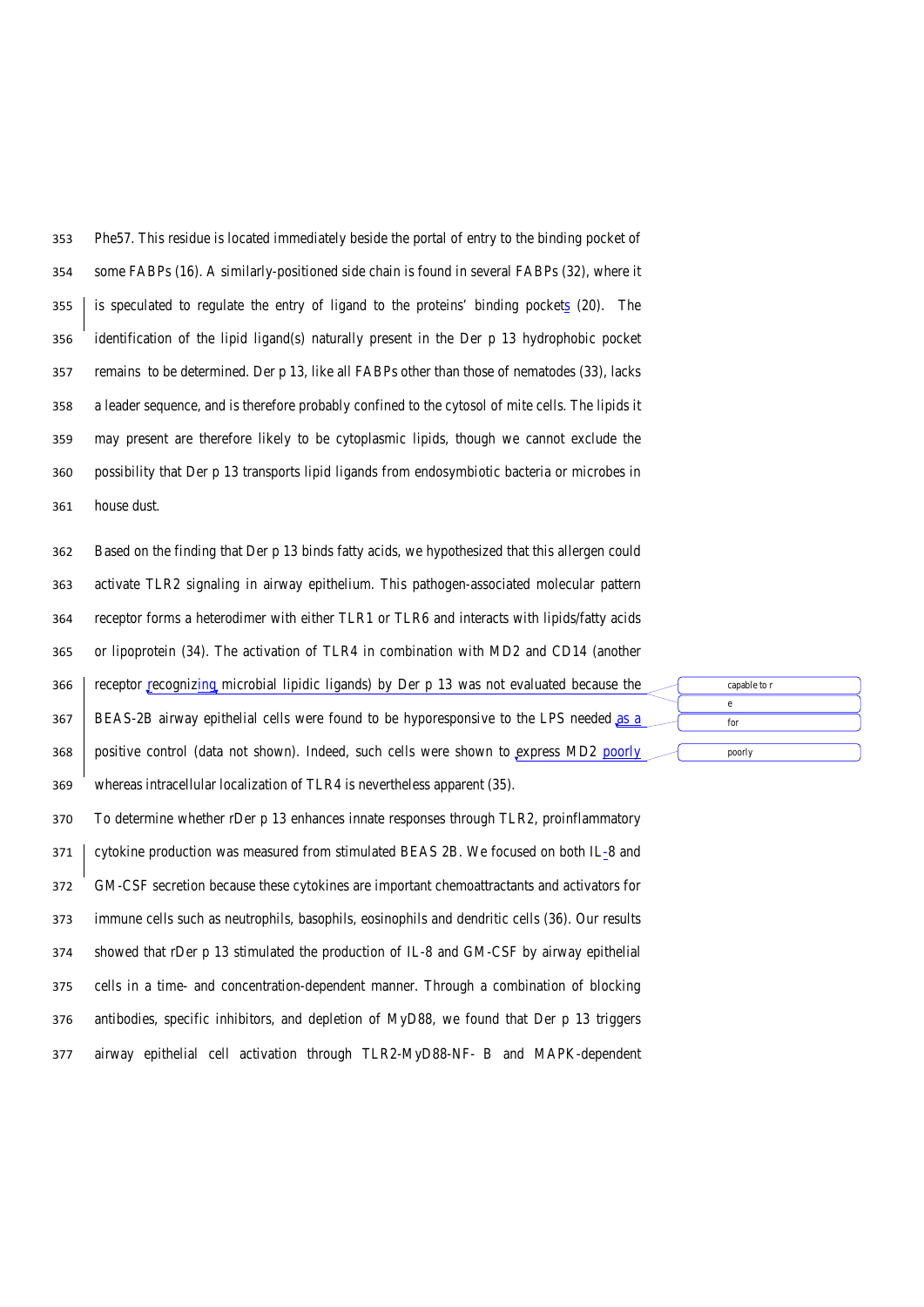mechanisms. Strikingly, this cell activation was shown to be independent of the persistence of intact Der p 13, thereby implicating the protein's lipid cargo. This result supported the hypothesis that Der p 13 facilitates the transfer of immunomodulatory fatty acid/lipid to TLR2 or to a TLR2 co-receptor such as CD14 or CD36 to trigger innate immune signaling.

386

 To our knowledge, this is the first study to reveal the allergenic propensity of a group 13 mite allergen as well as its potential mechanism of action. Together with group 2 allergens and Der p 21 (37, 11), Der p 13 is the third TLR2 stimulator to be identified in HDM. Notably, 390 the presence of hydrophobic cavities in the Der p 5 dimer and Der p 7 structures that potentially bind apolar ligands suggests that HDM allergens transporting lipid cargo could act either synergistically or in a redundant fashion to stimulate TLR2 signaling (9, 10). 393 | Jmmunomodulatory activities exhibited by Der p 5 and Der p 7, however, await direct experimentation. Although it was demonstrated initially that TLR2 ligands reduced Th2- biased allergic responses (38), recent studies indicated that TLR2 signaling could be critical for the development of HDM allergic rhinitis and asthma (39-42). In that context, Der p 13 could represent an important factor in the initiation of the HDM allergic response because TLR2 engagement led to the activation of the epithelial NF- B, which comprises an orchestrator of the HDM-induced airway inflammation, hyperresponsiveness, and fibrotic remodeling (43). 401

| 402 | In conclusion, Der p 13, through its ability to bind lipid and trigger TLR2-dependent innate         |                                                              |
|-----|------------------------------------------------------------------------------------------------------|--------------------------------------------------------------|
|     |                                                                                                      | was                                                          |
| 403 | immune signaling, must be considered as a potential contributor to the induction of the HDM          | localized                                                    |
|     |                                                                                                      | into                                                         |
| 404 | allergic response. Although Der p 13 appears strictly to be confined within fragmented $\not\!\!\!/$ | such                                                         |
|     |                                                                                                      |                                                              |
| 405 | mite bodies, we speculate that TLR2 activation could occur<br>following deposition                   | bodies                                                       |
|     |                                                                                                      | and                                                          |
| 406 | of mite fragments onto the lung surface with consequent allergen release. It must be $\sqrt{ }$      | by the unknown action of a                                   |
|     |                                                                                                      | dissolving media in the lung the epithelial<br>lining fluid. |
|     |                                                                                                      |                                                              |

| The i      |
|------------|
| capacities |
| ∩f         |

for the ing of lipid

experimental confirmation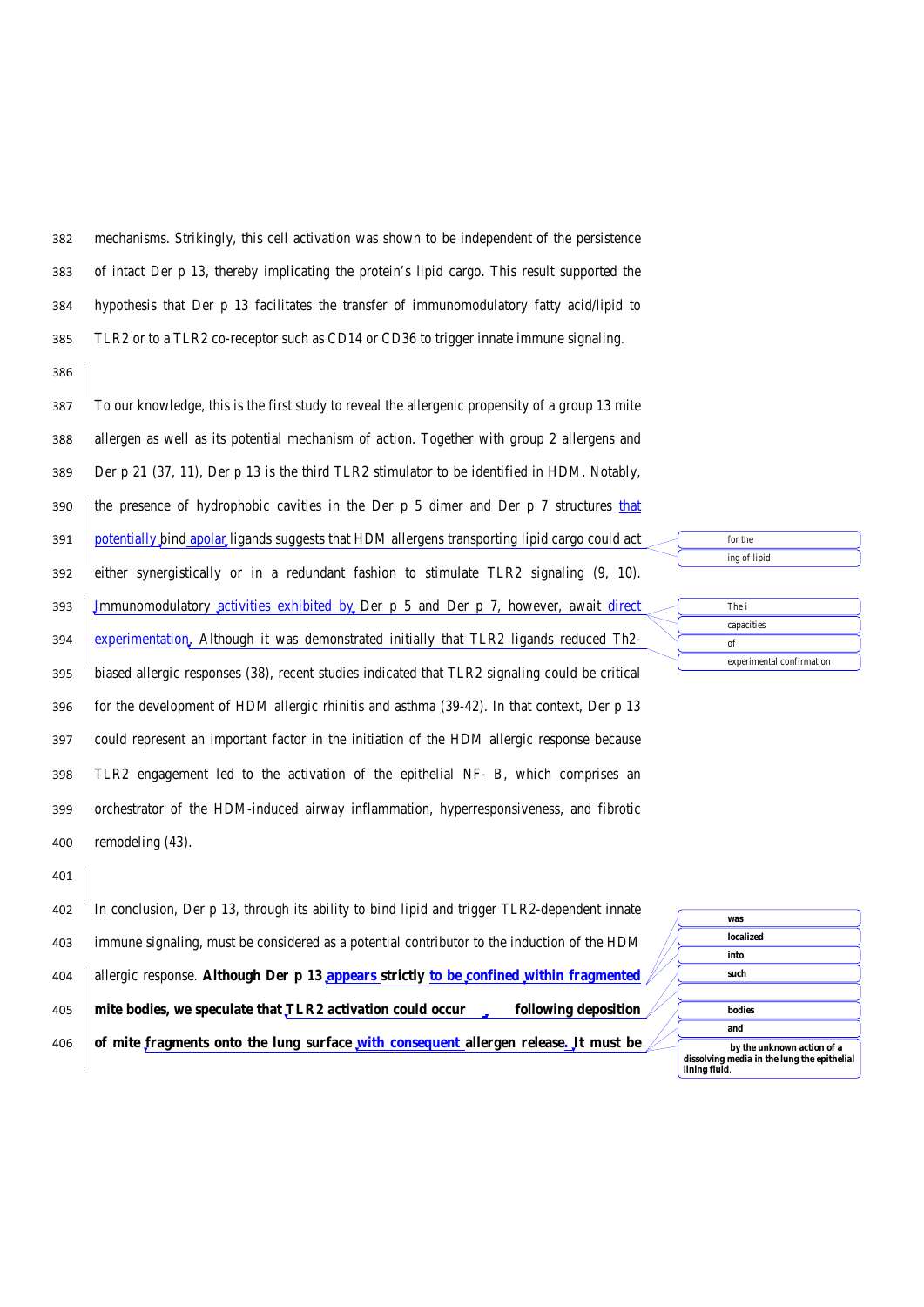| 423 | pointed out that Der $p \ 2$ is also mainly present in mite bodies yet is a major allergen         | was                              |
|-----|----------------------------------------------------------------------------------------------------|----------------------------------|
| 424 | able to activate TLR2 and TLR4 (REF). Because the lipid environment in the mite, house             | and<br>one of the most important |
| 425 | dust or the P. pastoris yeast used to produce the allergen may differ considerably, it is          | at least                         |
| 426 | important ultimately to identify the natural Der p 13 ligand(s) and to characterize its effects    |                                  |
| 427 | on immune cells. Also, the lipid transfer mechanism involved in the Der p 13-mediated              |                                  |
| 428 | enhancement of TLR2 signaling remains unclear, although FABPs of the sub-family to which           |                                  |
| 429 | Der p 13 belongs are known to interact directly with membranes in the transfer of lipid cargo      |                                  |
| 430 | (44). Nevertheless, our results demonstrate that the HDM allergen hierarchy, based                 |                                  |
| 431 | essentially on IgE reactivities, needs further refinement in order to take into account the        |                                  |
| 432 | capacity of allergens to stimulate innate immunity. Consequently, minor HDM allergens such         |                                  |
| 433 | as Der p 13 require further consideration in order to elucidate their abilities to activate airway | extensive characterization       |
| 434 | epithelial cells as well as keratinocytes.                                                         |                                  |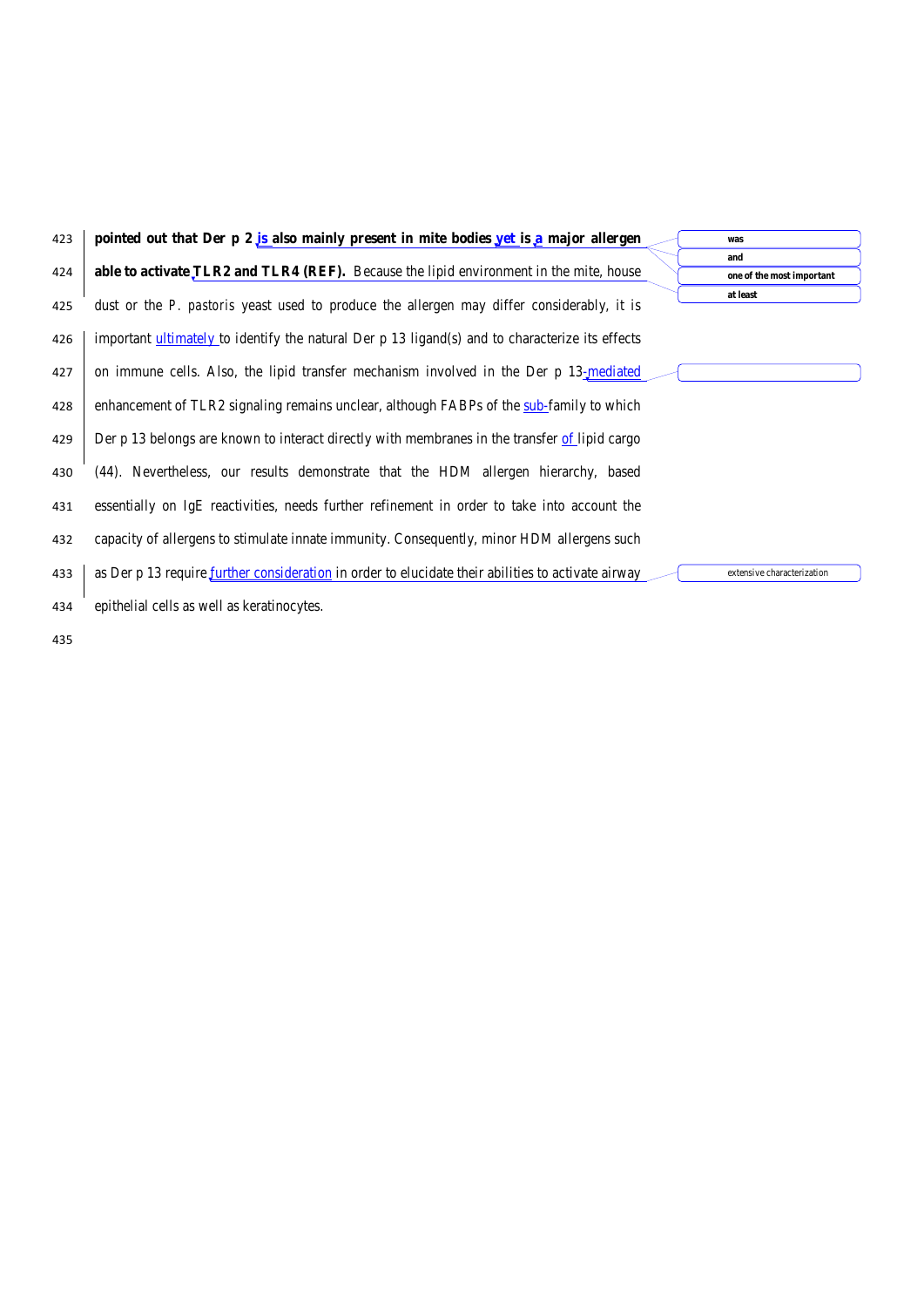#### **Acknowledgements**

 We warmly thank the Mite Allergy Research Cohort (MARC) study team for the sera as well 444 as clinical data collections. This work was partly funded by  $90<sup>th</sup>$  Anniversary of Chulalongkorn University Scholarship under the Ratchadaphisek Somphot Fund, RSA56 Thailand Research Fund and by National Research University project office of Higher Education Commission (WCU003-HR57). Kiat Ruxrungtham is supported by the Senior Research Scholar of the Thailand Research Fund, and the Research Professor Program of Chulalongkorn University, Bangkok, Thailand.

#### **Mite Allergy Research Cohort (MARC) study team**

- 1. King Chulalongkorn Memorial Hospital: Pantipa Chatchatee, Pattarawat Thantiworasit, Pinya Pulsawat, Wai Tuck Soh
- 2. Children hospital: Tassalalpa Daengsuwan
- 3. Ramathibodi hospital: Wannada Laisuan, Malinee Tongdee, Nizchapha Dchapaphapeaktak
- 4. Phramongkutklao College of Medicine: Tadech Boonpiyathad

#### 

- **Conflict of interest**
- Authors declare there are not conflicts of interests.

### **Author contributions**

- A.J. designed the study; S.P. performed the experiments in collaboration with D.G., Su. Pi.
- and E.N.; M.L.M. performed mass spectrometry experiments; J.W. helped with ImmunoCap
- assays, N.S., P.C., M.V., T.R., A.S. and K.R. helped in the sera collection. A.J., E.N., D.G.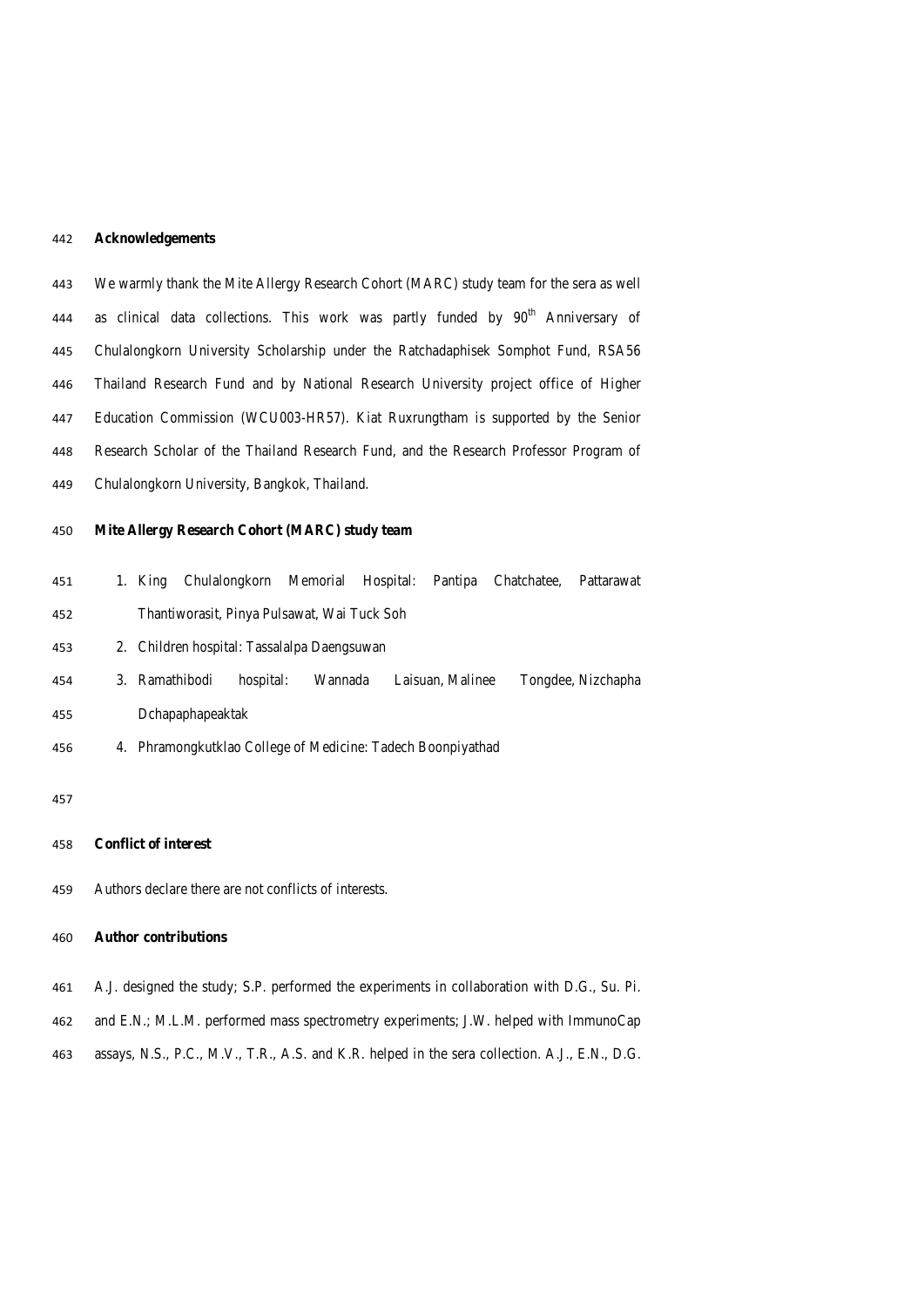- and M.W.K. provided supervision and analysed the data for the spectrofluorometric analysis
- carried out in Glasgow. S.P. drafted the manuscript with input from A.J., M.W.K., D.G. and
- E.N. All authors contributed to and approved the final version of the manuscript.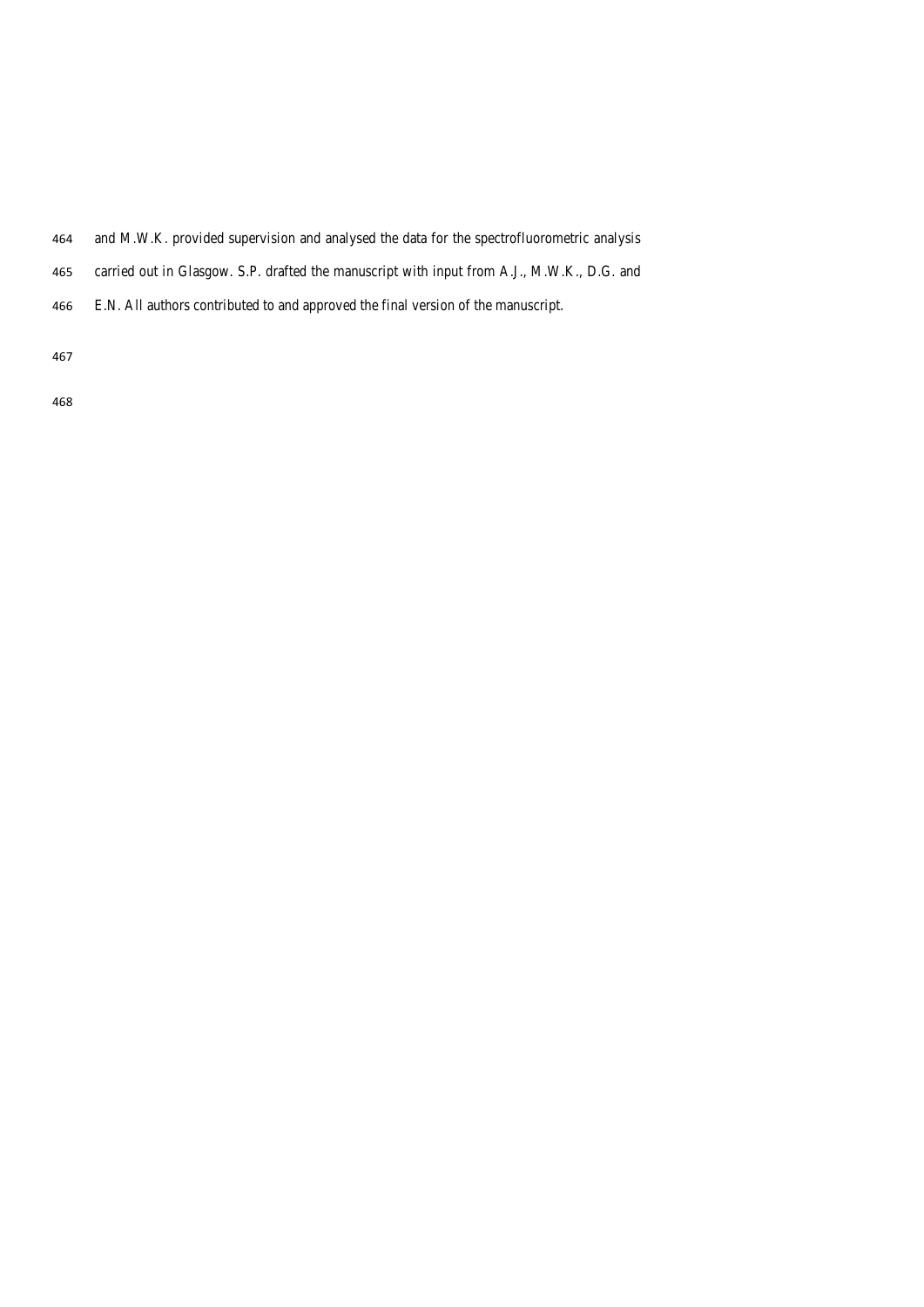**Figure legends**

See notes added to the PowerPoint slides

#### **Figure 1. Detection of nDer p 13 in HDM allergen extracts from**

Immunoblot detection of nDer p 13 using anti-rDer p 13 mouse polyclonal antibodies. Lane

1: *D. pteronyssinus* fecal pellet extract, Lane 2: *D. pteronyssinus* mite bodies extract

- (Stallergenes Greer), Lane 3: purified rDer p 13.
- 

# **Figure 2. RBL-SX38 cell degranulation by rDer p 13 and rDer p 2.**

Cells were primed for 16 h with sera from three HDM allergic patients, containing rDer p 13-

(Panel A) or rDer p 2-specific IgE (Panel B).and subsequently stimulated with serial dilutions

of purified rDer p 13 or rDer p 2 for 30 min. Degranulation was measured through ² -

 hexasominidases activity. Percentage of degranulation was presented as subtraction of spontaneous released over total lysis with Triton X-100.

#### **Figure 3. Hydrophobic ligand binding activity of rDer p 13.**

483 Panel A: Fluorescence emission spectra of cis-parinaric acid (cPnA,  $Ex<sub>max</sub> = 319$ nm) bound to purified rDer p 13. The competitive binding of oleic acid used at different concentrations (7.9µM, 79µM, 790µM) is also shown. Curve A: PBS, curve B: cPnA alone, curve C: cPNA + rDer p 13, curve D: cPNA:rDer p 13 complex + 7.9 µM oleic acid, curve E: cPNA:rDer p 13 complex + 79 µM oleic acid, curve F: cPNA:rDer p 13 complex + 790 µM oleic acid. RFI = relative fluorescence intensity. One representative experiment out of 3 is shown. Panel B. Titration curve of cPnA binding to rDer p 13.#Change in relative fluorescence intensity of cPNA following addition of increasing rDer p 13 concentrations. The solid line

491 represents the theoretical binding curve for a allergen:ligand complex formation with a  $K_d$  of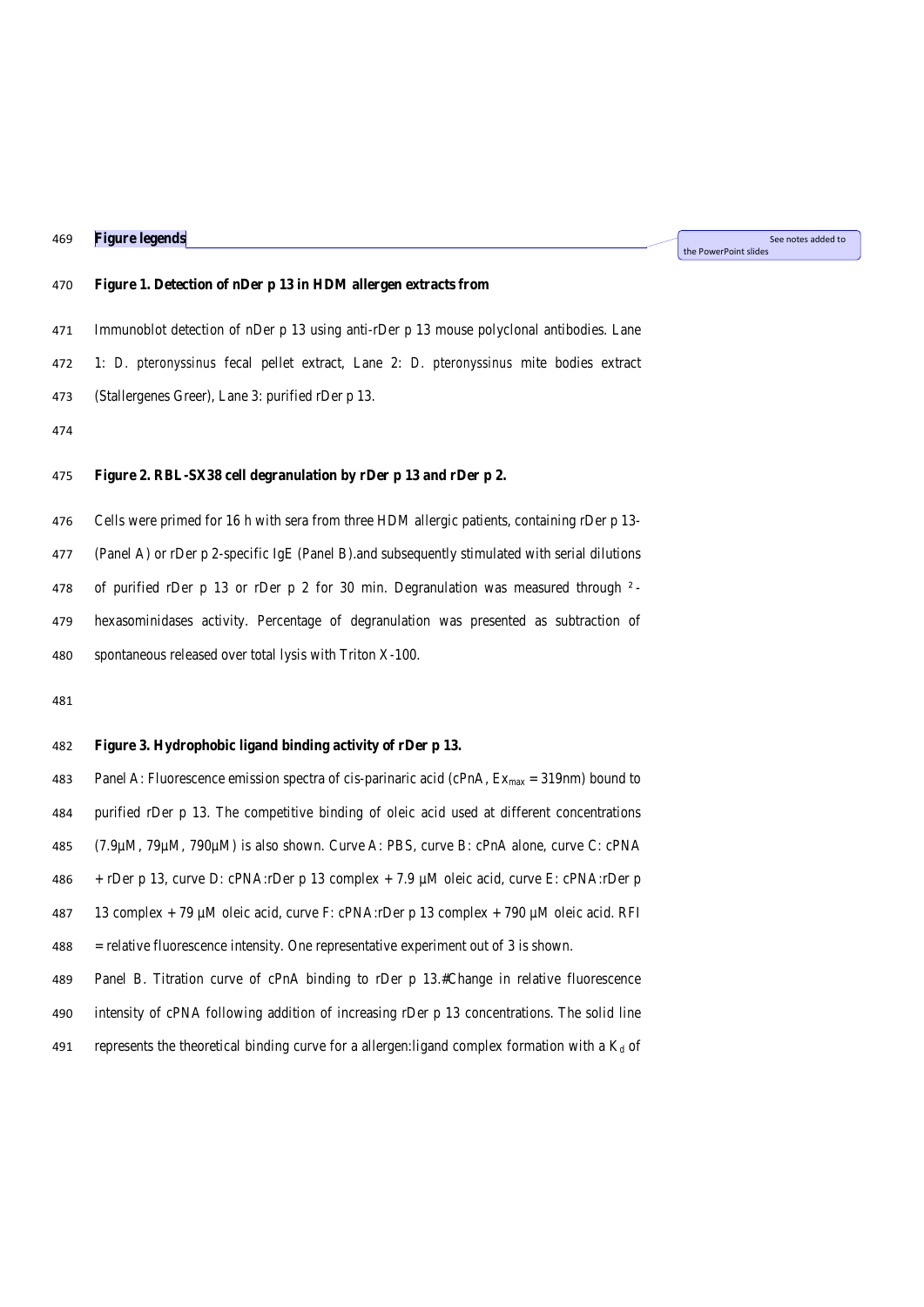0.4µM and and an apparent stoichiometry consistent with one binding site per protein monomer unit.

#### **Figure 4. Structural model of Der p 13**

 Panel A: model of the apo form of Der p 13 based on the NMR structure of Der f 13 (PDB code 2A0A). Residue 57 is in yellow. Panel B: model of Der p 13 structure based on the X- ray structure of myelin P2 protein from equine spinal cord (PDB code 1YIV). Residue 57 is in light pink. Panel C: surface representation of the structure of the complex between the model of the Der p 13 holo form (in purple) and cPNA (in red sticks), obtained by docking simulations.

#### **Figure 5. rDer p 13 activates airway epithelial cells through TLR2 signaling pathway**

 Stimulation of BEAS-2B cells by rDer p 13 triggers IL-8 (Panel A) and GM-CSF (Panel B) cytokine production in a concentration dependent manner. BMMY medium from cultured wild-type P.pastoris and purified according to the purification protocol of rDer p 13 (WT KM71) as well as Pam3Cys were used as negative and positive controls respectively. To assess the importance of TLR2 signaling in the rDer p 13-induced activation, cells were also preincubated with blocking anti-TLR2 antibody or isotype control (Panel C) prior to allergen treatment. In another set of experiments,cells were transfected with dominant negative MyD88 or control plasmid followed by the rDer p 13 stimulation (Panel D). BEAS-2B cells were preincubated with SP600125, SB203580, U0126 (MAPK pathway inhibitors) or MG132, BAY 11-7082 (NF-º B pathway inhibitors) before treatment with rDer p 13 (Panel E). rDer p 13 was extensively digested with Trypsin at 37C (Panel F, lane 3). As control, undigested rDer p 13 (lane 1) was also preincubated at 37C (lane 2). Prior to cell activation by the different rDer p 13 forms (Panel G), trypsin was removed using immobilized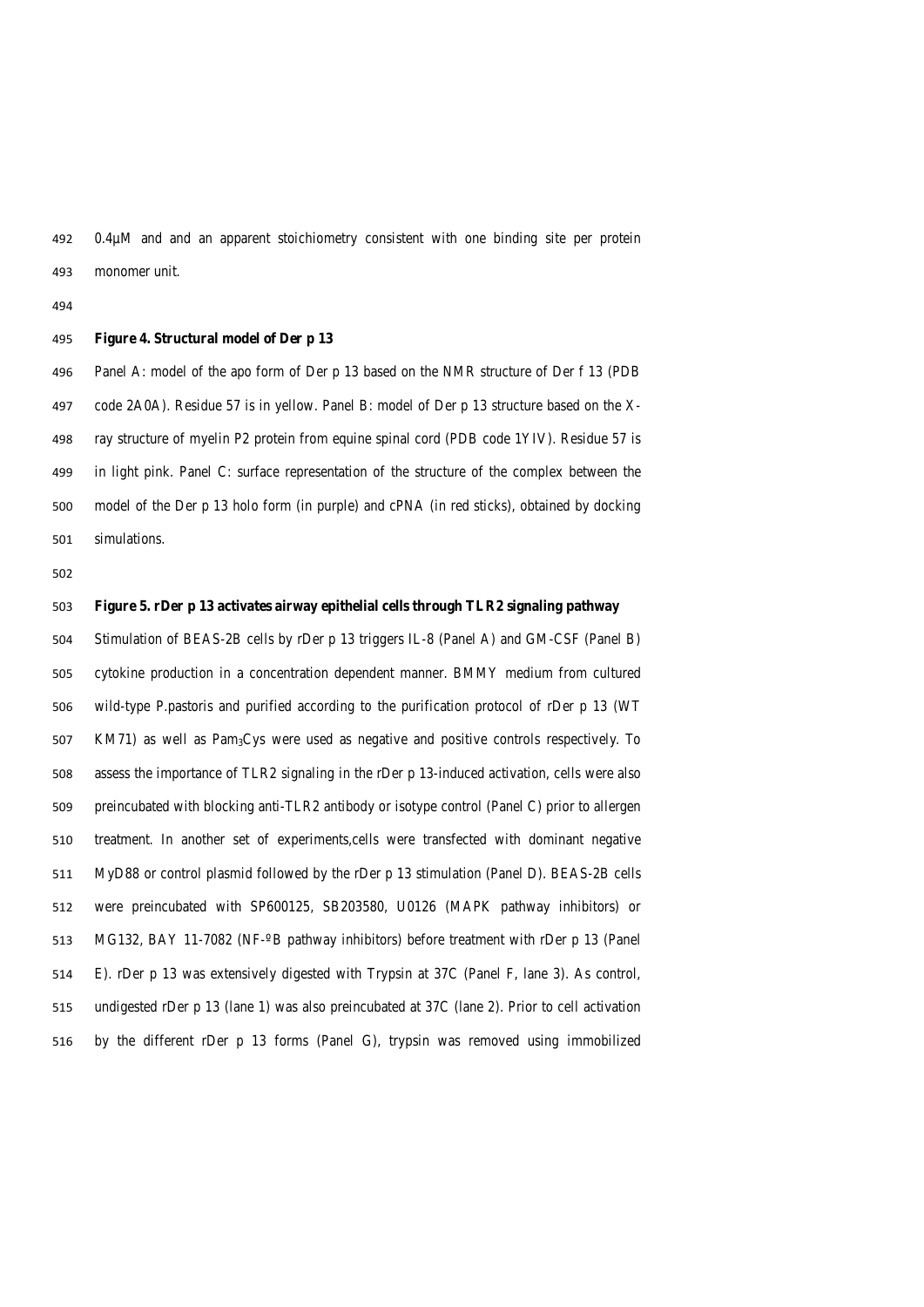- benzamidine matrix. To control the removal of trypsin, cells were also activated with trypsin alone which was previously applied onto the same benzamidine beads. Data show mean
- cytokine concentrations + SEM and are representative of three independent experiments. \*\*
- P< 0.05, \*\*\* P<0.001.
-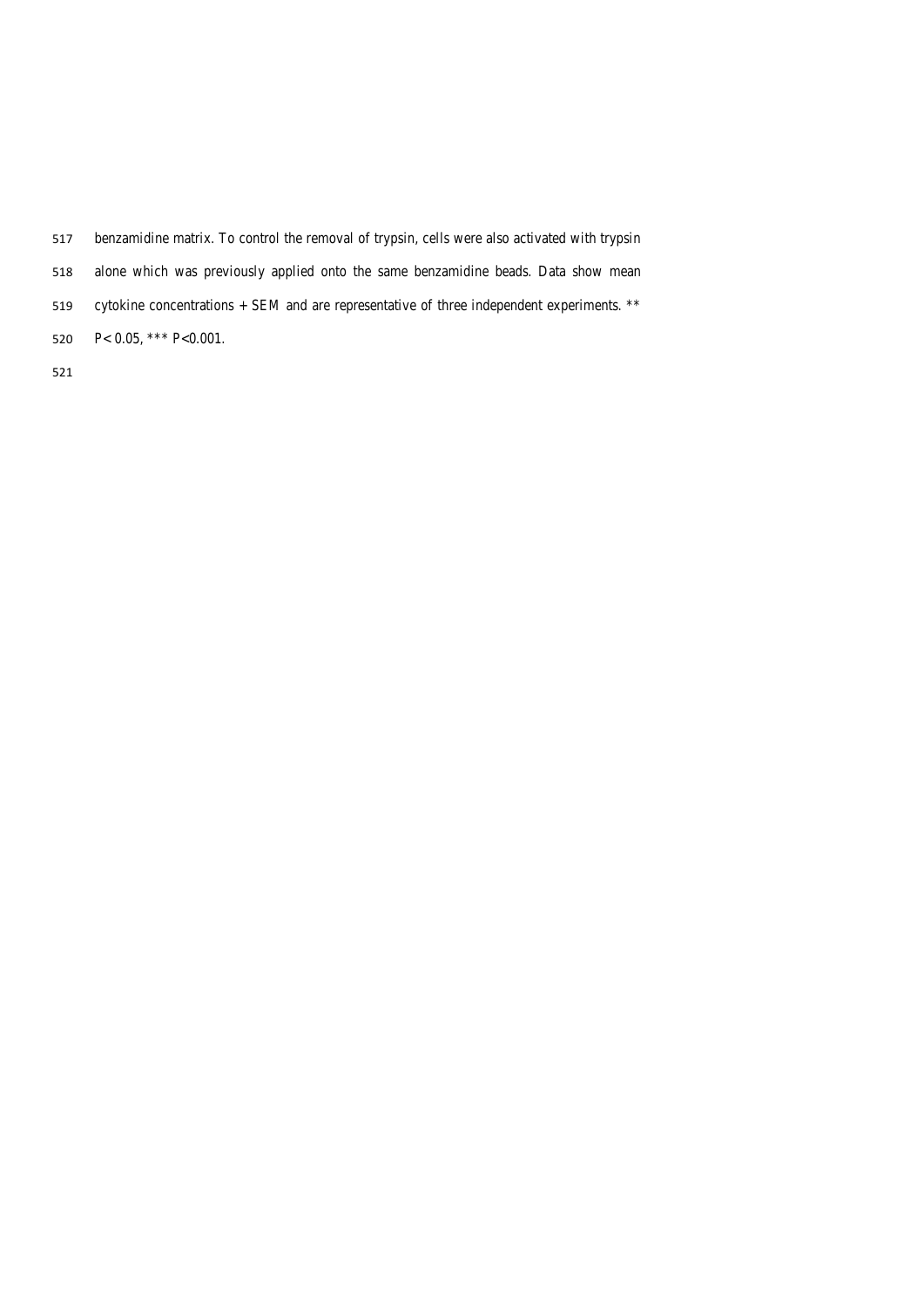#### **References**

- 1. Calderón MA, Linneberg A, Kleine-Tebbe J, De Blay F, Hernandez Fernandez de Rojas D,
- Virchow JC et al. Respiratory allergy caused by house dust mites: What do we really know?
- J Allergy Clin Immunol. 2015;**136:**38-48.
- 2. Thomas WR. Hierarchy and molecular properties of house dust mite allergens. Allergol Int. 2015;**64:**304-311.
- 3. Batard T, Baron-Bodo V, Martelet A, Le Mignon M, Lemoine P, Jain Ket al. Patterns of
- IgE sensitization in house dust mite-allergic patients: implications for allergen immunotherapy. Allergy. 2015. doi: 10.1111/all.12796.
- 4. Jacquet A. The role of innate immunity activation in house dust mite allergy. Trends Mol Med. 2011;**17:**604-611.
- 5. Jacquet A. Interactions of airway epithelium with protease allergens in the allergic response. Clin Exp Allergy. 2011;**41:**305-311.
- 6. Bublin M, Eiwegger T, Breiteneder H. Do lipids influence the allergic sensitization process? J Allergy Clin Immunol. 2014;**134:**521-529.
- 7. Trompette A, Divanovic S, Visintin A, Blanchard C, Hegde RS, Madan R et al.
- Allergenicity resulting from functional mimicry of a Toll-like receptor complex protein. Nature. 2009;**457:**585-588.
- 8. Osterlund C, Grönlund H, Polovic N, Sundström S, Gafvelin G, Bucht A. The non- proteolytic house dust mite allergen Der p 2 induce NF-kappaB and MAPK dependent activation of bronchial epithelial cells. Clin. Ex. Allergy. 2009;**39:**1199-1208.
- 9. Mueller GA, Gosavi RA, Krahn JM, Edwards LL, Cuneo MJ, Glesner J et al. Der p 5 crystal structure provides insight into the group 5 dust mite allergens. J Biol Chem. 2010;**285:**25394-25401.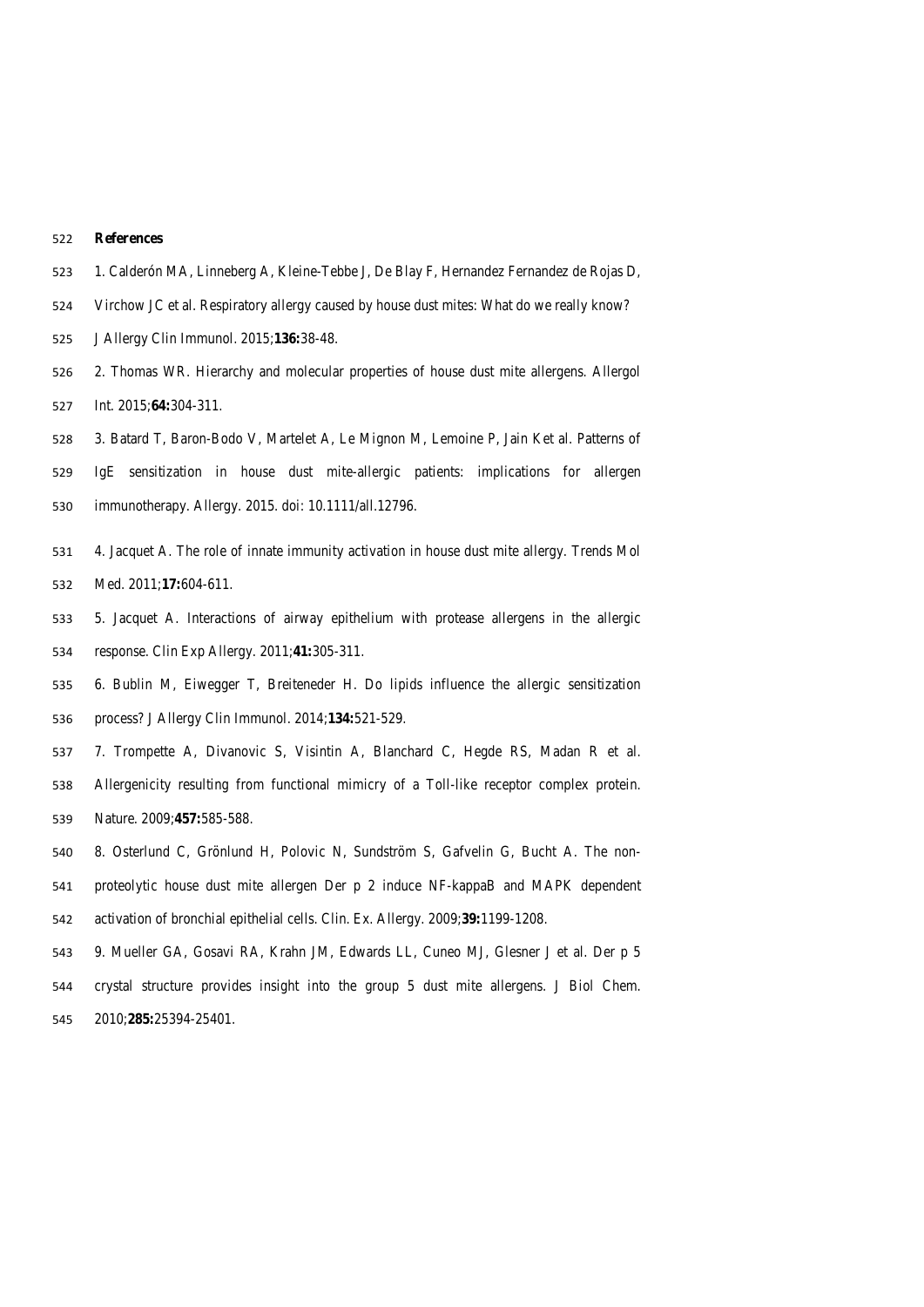- 10. Mueller GA, Edwards LL, Aloor JJ, Fessler MB, Glesner J, Pomés A et al. The structure
- of the dust mite allergen Der p 7 reveals similarities to innate immune proteins. J Allergy
- Clin Immunol. 2010;**125:**909-917.
- 11. Pulsawat P, Theeraapisakkun M, Nony E, Le Mignon M, Jain K, Buaklin A et al.
- Characterization of the house dust mite allergen Der p 21 produced in Pichia pastoris. Protein
- Expr Purif. 2014;**101:**8-13.
- 12. Puerta L, Kennedy MW, Jimenez S, Caraballo L. Structural and ligand binding analysis
- of recombinant blo t 13 allergen from Blomia tropicalis mite, a fatty acid binding protein. Int
- Arch Allergy Immunol. 1999;**119:**181-184.
- 13. Storch J, Thumser AE. Tissue-specific functions in the fatty acid-binding protein family.
- J Biol Chem. 2010;**285:**32679-32683.
- 14. Wiegand TW, Williams PB, Dreskin SC, Jouvin MH, Kinet JP, Tasset D: High-affinity
- oligonucleotide ligands to human IgE inhibit binding to Fc epsilon receptor I. J Immunol. 1996;**157:**221–230.
- 15. Chan SL, Ong ST, Ong SY, Chew FT, Mok YK. Nuclear magnetic resonance structure-
- based epitope mapping and modulation of dust mite group 13 allergen as a hypoallergen. J Immunol. 2006;**176:**4852-4860.
- 16. Young AC, Scapin G, Kromminga A, Patel SB, Veerkamp JH, Sacchettini JC. Structural
- studies on human muscle fatty acid binding protein at 1.4 A resolution: binding interactions
- with three C18 fatty acids. Structure. 1994;**2:**523-534.
- 17. Hunter DJ, Macmaster R, Roszak AW, Riboldi-Tunnicliffe A, Griffiths IR, Freer AA.
- Structure of myelin P2 protein from equine spinal cord. Acta Crystallogr D Biol Crystallogr.
- 2005;**61:**1067-1071.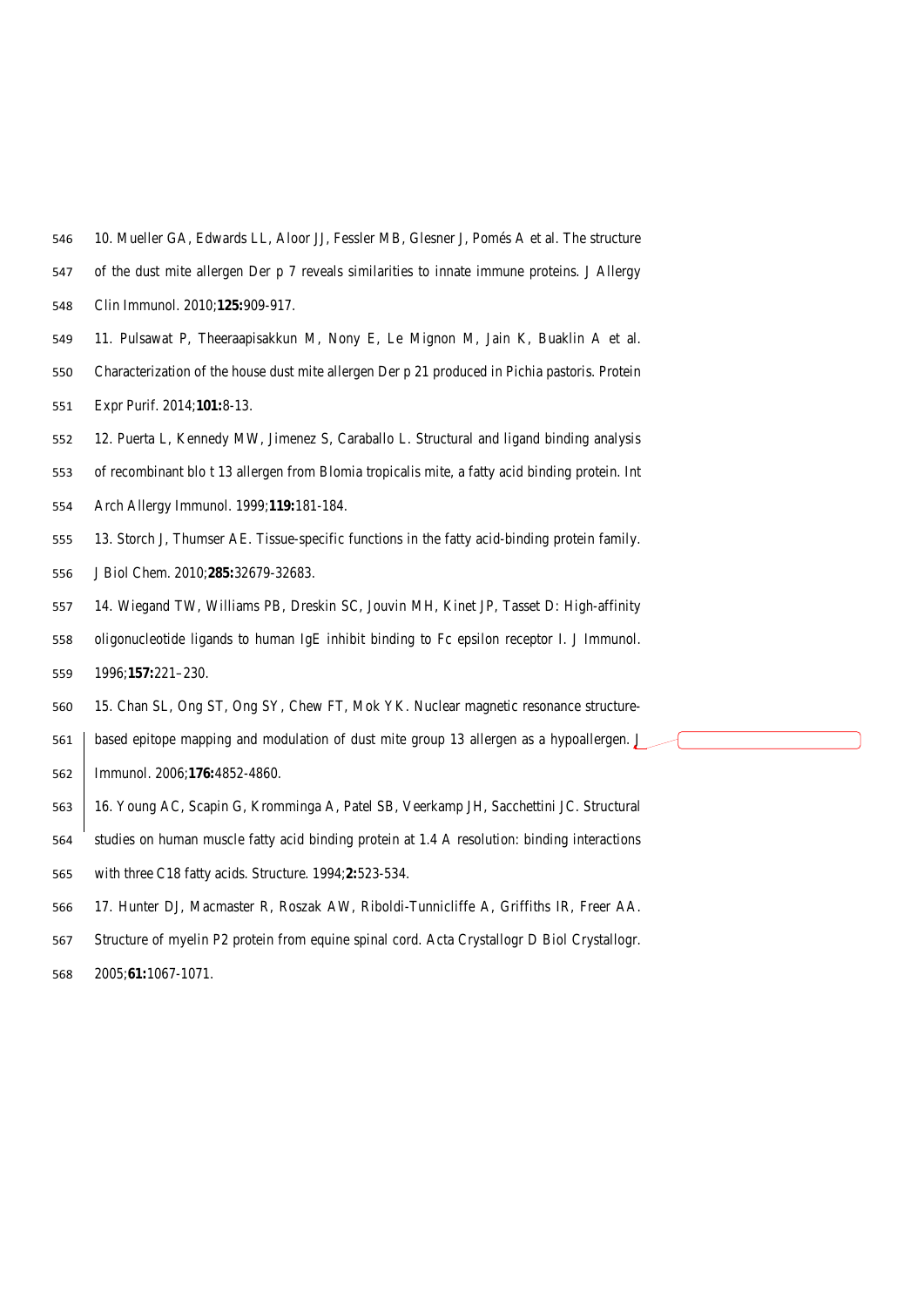18. Liang J, Edelsbrunner H, Woodward C. Anatomy of protein pockets and cavities: measurement of binding site geometry and implications for ligand design. Protein Sci. 1998;7:1884-1897.

- 19. Kennedy MW, Scott JC, Lo S, Beauchamp J, McManus DP. Sj-FABPc fatty-acid-binding protein of the human blood fluke Schistosoma japonicum: structural and functional characterization and unusual solvent exposure of a portal-proximal tryptophan residue. Biochem J. 2000;**349:**377-384.
- 20. Jenkins AE, Hockenberry JA, Nguyen T, Bernlohr DA. Testing of the portal hypothesis: analysis of a V32G, F57G, K58G mutant of the fatty acid binding protein of the murine adipocyte. Biochemistry. 2002;**41:**2022-2027.
- 21. Zähringer U, Lindner B, Inamura S, Heine H, Alexander C. TLR2 promiscuous or specific? A critical re-evaluation of a receptor expressing apparent broad specificity. Immunobiology. 2008;**213:**205-24.
- 22. van Bergenhenegouwen J, Plantinga TS, Joosten LA, Netea MG, Folkerts G, Kraneveld AD et al. TLR2 & Co: a critical analysis of the complex interactions between TLR2 and coreceptors. J Leukoc Biol. 2013;**94:**885-902.
- 23. Gras D, Chanez P, Vachier I, Petit A, Bourdin A. Bronchial epithelium as a target for innovative treatments in asthma. Pharmacol Ther. 2013;**140:**290-305.
- 24. Soh WT, Le Mignon M, Suratannon N, Satitsuksanoa P, Chatchatee P, Wongpiyaboron J et al. The house dust mite major allergen Der p 23 displays O-glycan-independent IgE reactivities but no chitin-binding activity Int Arch Allergy Immunol. 2015. doi: 10.1159/000442176.
- 25. Kidon MI, Chiang WC, Liew WK, Ong TC, Tiong YS, Wong KN et al. Mite component- specific IgE repertoire and phenotypes of allergic disease in childhood: the tropical perspective. Pediatr Allergy Immunol. 2011;**22:**202-210.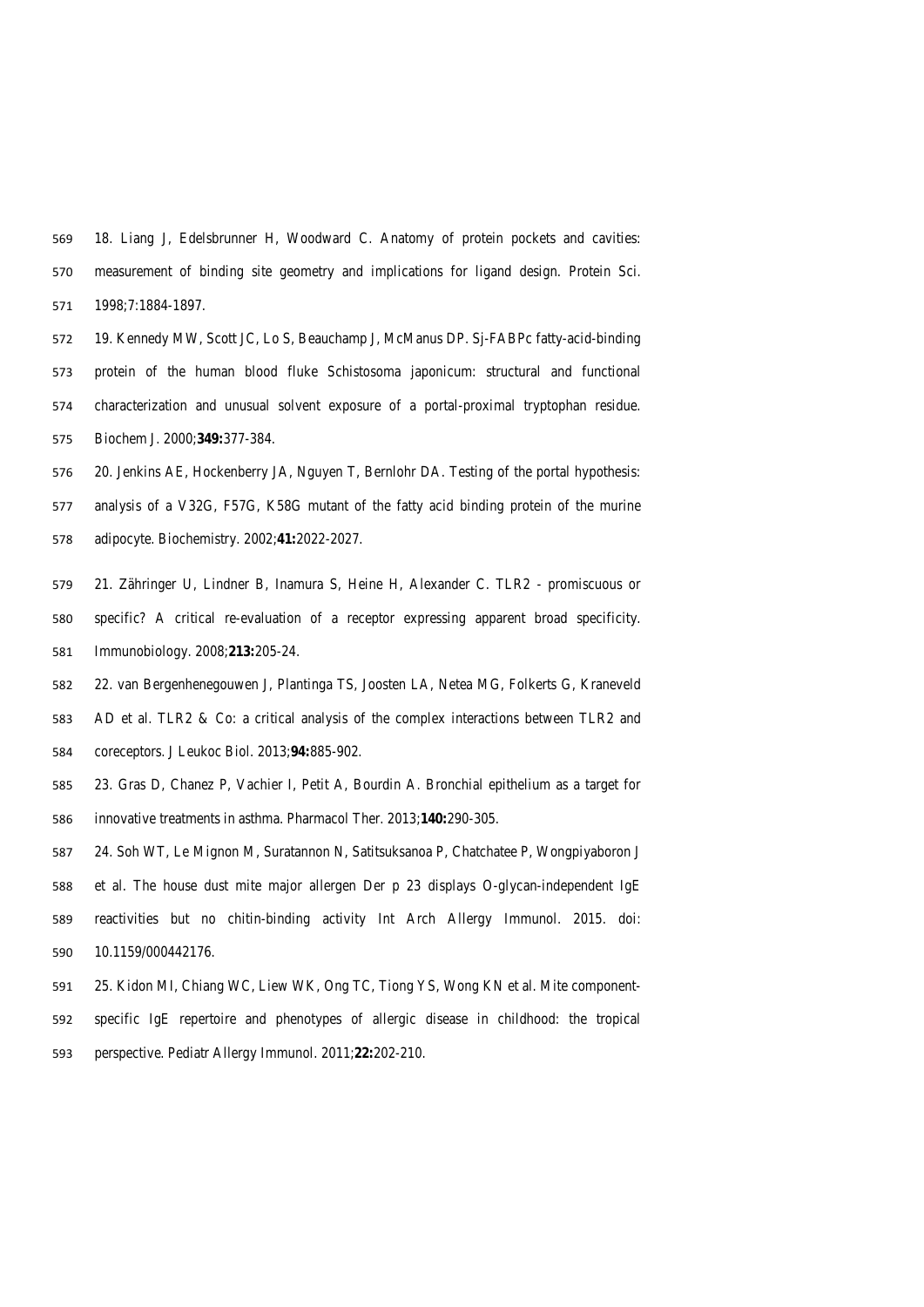- 26. Jimenez S, Puerta L, Mendoza D, Chua KY, Mercado D, Caraballo L. IgE Antibody Responses to Recombinant Allergens of Blomia tropicalis and Dermatophagoides pteronyssinus in a Tropical Environment. All Clin Immun Int 2007;**19:**233-238.
- 597 27. Jeong KY, Kim WK, Lee JS, Lee J, Lee IY, Kim KE et al. Immunoglobulin E reactivity of recombinant allergen Tyr p 13 from Tyrophagus putrescentiae homologous to fatty acid binding protein. Clin Diagn Lab Immunol. 2005;**12:**581-585.
- 28. Eriksson TL, Rasool O, Huecas S, Whitley P, Crameri R, Appenzeller U et al. Cloning of
- three new allergens from the dust mite Lepidoglyphus destructor using phage surface display technology. Eur J Biochem. 2001;**268:**287-294.
- 29. Eriksson TL, Whitley P, Johansson E, van Hage-Hamsten M, Gafvelin G. Identification and characterisation of two allergens from the dust mite Acarus siro, homologous with fatty acid-binding proteins. Int Arch Allergy Immunol. 1999;**119:**275-281.
- 30. Tovey ER, Marks G. Current reviews of allergy and clinical immunology: methods and effectiveness of environmental control. J Allergy Clin Immunol 1999;**103:**179–191.
- 31. Banerjee S, Resch Y, Chen KW, Swoboda I, Focke-Tejkl M, Blatt K et al. Der p 11 is a
- major allergen for house dust mite-allergic patients suffering from atopic dermatitis. J Invest Dermatol. 2015;**135:**102-109.
- 32. Gillilan RE, Ayers SD, Noy N. Structural basis for activation of fatty acid-binding protein 4. J Mol Biol. 2007;**372:**1246-1260.
- 33. Mei B, Kennedy MW, Beauchamp J, Komuniecki PR, Komuniecki R. Secretion of a novel, developmentally regulated fatty acid-binding protein into the perivitelline fluid of the
- parasitic nematode, Ascaris suum. J Biol Chem. 1997;**272:**9933-9941.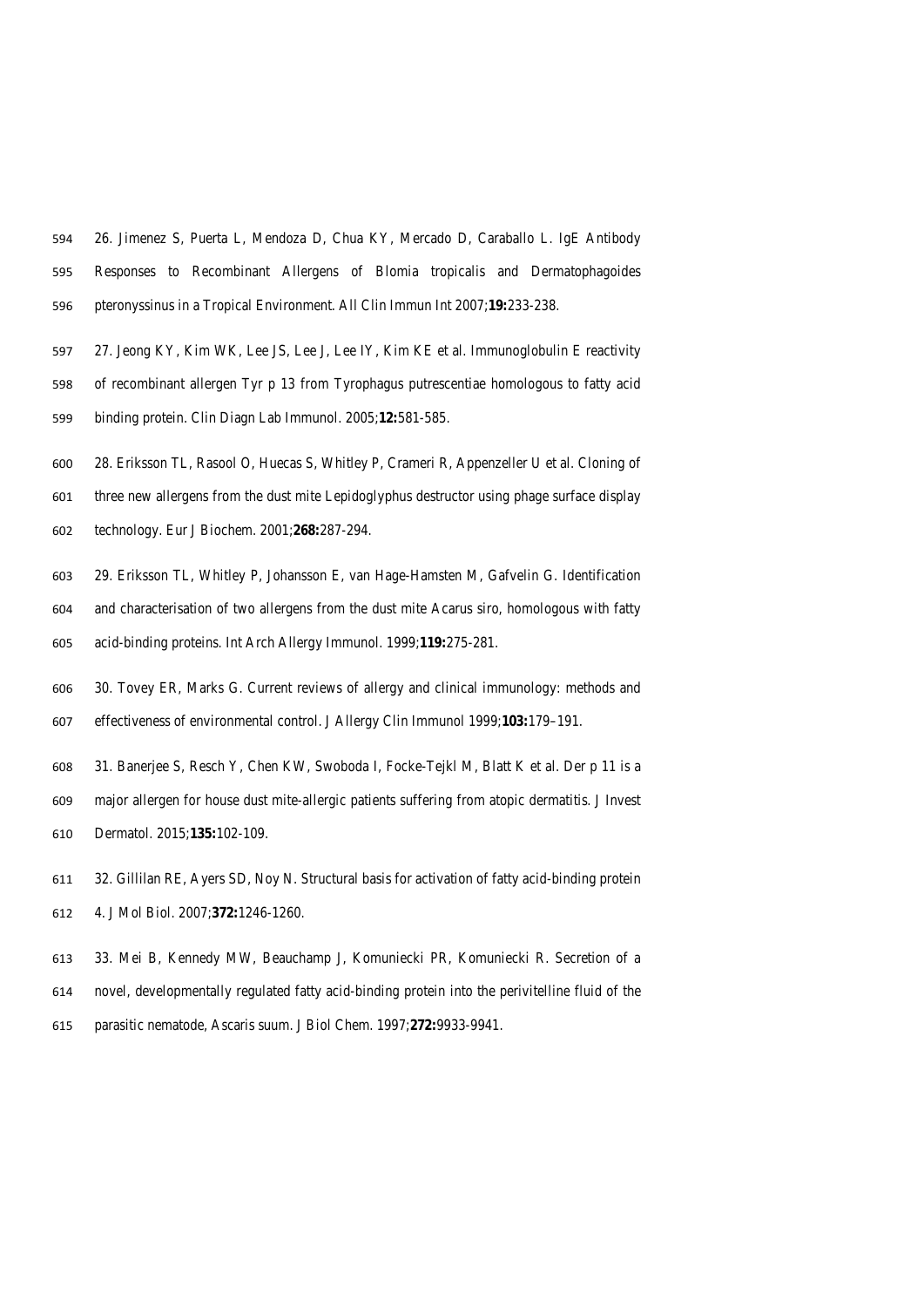- 34. Li J, Lee DS, Madrenas J. Evolving Bacterial Envelopes and Plasticity of TLR2- Dependent Responses: Basic Research and Translational Opportunities. Front Immunol. 2013 28;**4:**347.
- 35. Guillot L, Medjane S, Le-Barillec K, Balloy V, Danel C, Chignard M et al. Response of human pulmonary epithelial cells to lipopolysaccharide involves Toll-like receptor 4 (TLR4)- dependent signaling pathways: evidence for an intracellular compartmentalization of TLR4. J
- Biol Chem. 2004;**279:**2712-2718.
- 36. Lambrecht BN, Hammad H. Allergens and the airway epithelium response: gateway to allergic sensitization. J Allergy Clin Immunol. 2014;**134:**499-507.
- 37. Chiou YL, Lin CY. Der p2 activates airway smooth muscle cells in a TLR2/MyD88- dependent manner to induce an inflammatory response. J Cell Physiol. 2009;**220:**311-318.
- 38. Taylor RC, Richmond P, Upham JW. Toll-like receptor 2 ligands inhibit TH2 responses
- to mite allergen. J Allergy Clin Immunol. 2006;**117:**1148-1154.
- 39. Kitajima T, Muroi M, Yamashita N, Tanamoto K. Toll-like receptors required for dermatophagoides farinae to activate NF-º B. Biol Pharm Bull. 2014;**37:**74-80.
- 40. Liu CF, Drocourt D, Puzo G, Wang JY, Riviere M. Innate immune response of alveolar
- macrophage to house dust mite allergen is mediated through TLR2/-4 co-activation. PLoS One. 2013;**8:**e75983.
- 41. Ryu JH, Yoo JY, Kim MJ, Hwang SG, Ahn KC, Ryu JC et al. Distinct TLR-mediated
- pathways regulate house dust mite-induced allergic disease in the upper and lower airways. J
- Allergy Clin Immunol. 2013;**131:**549-561.